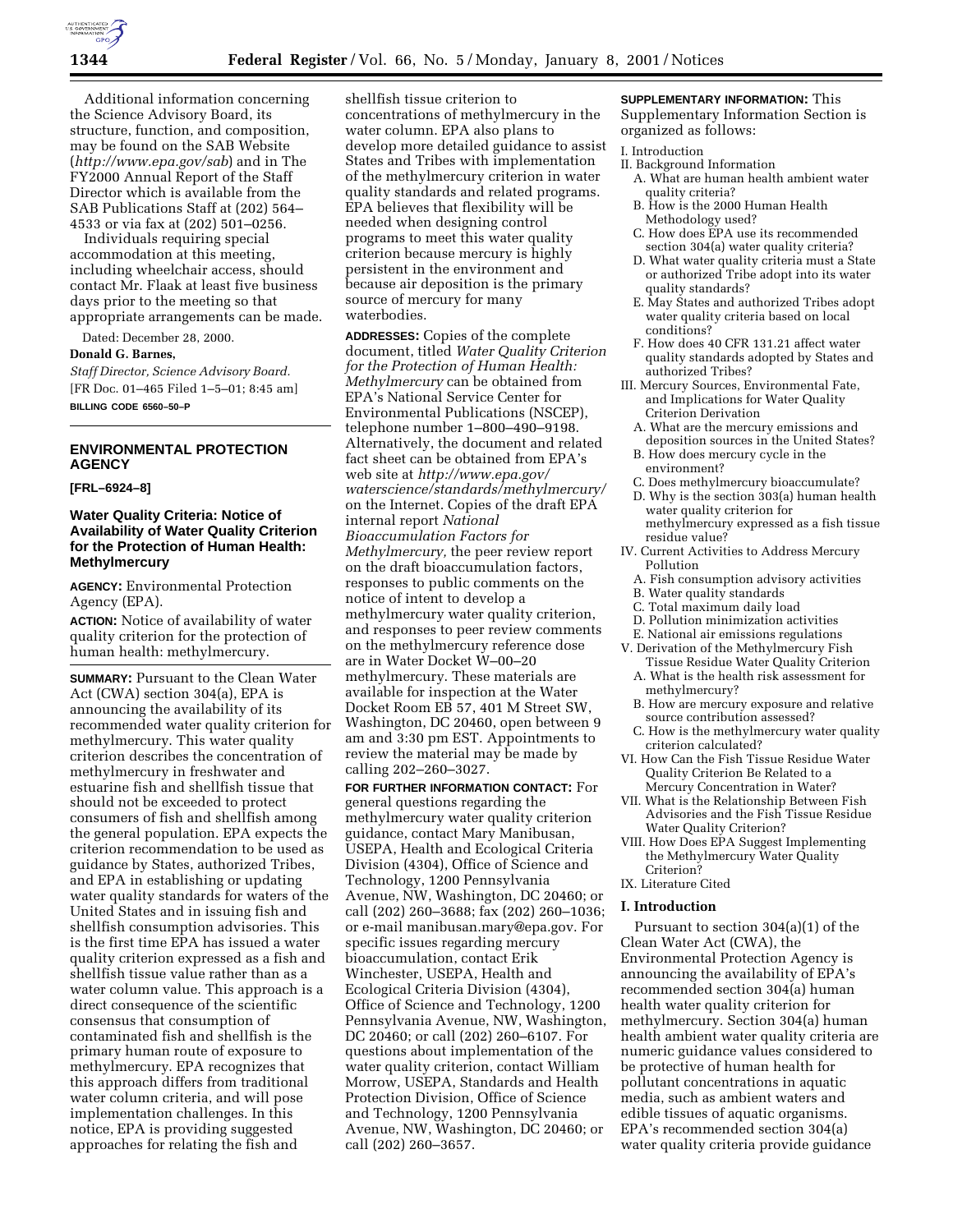for States and authorized Tribes to use in establishing water quality standards and, when adopted into water quality standards and approved for CWA purposes, may form a basis for controlling discharges or releases of pollutants. Section 304(a) water quality criteria also provide guidance to EPA when promulgating Federal regulations under CWA section 303(c) when such actions are necessary. Under the CWA and its implementing regulations, States and authorized Tribes are to adopt water quality criteria to protect designated uses. EPA's recommended human health water quality criteria do not substitute for the Act or regulations, nor are they regulations themselves. Thus, EPA's recommended section 304(a) water quality criteria do not impose legally binding requirements. States and authorized Tribes retain the discretion to adopt, where appropriate, other scientifically defensible water quality standards that differ from these recommendations. EPA may change the section 304(a) water quality criteria in the future.

Mercury is a complex multi-media pollutant that requires a more unique approach to source management, pollution reduction and control, and development of a water quality criterion than is typically required for a less complex pollutant. In the United States, humans are exposed primarily to methylmercury rather than to inorganic mercury. The dominant exposure pathway is through consumption of contaminated fish and shellfish rather than from ambient water. The water quality criterion published in this notice is for methylmercury, and it is expressed as a fish tissue (including shellfish) residue criterion rather than a water column criterion. Henceforth, EPA will refer to today's methylmercury water quality criterion as a fish tissue residue criterion, which should be understood to include shellfish as well. The Agency's basis for expressing the methylmercury water quality criterion in this format is discussed later in this notice and in more detail in the water quality criterion document titled *Water Quality Criterion for the Protection of Human Health: Methylmercury* (USEPA, 2001), which is available today.

EPA recognizes that a fish tissue residue water quality criterion is new to States and authorized Tribes and will pose implementation challenges for traditional water quality standards programs. Water quality standards, water quality-based effluent limits, total maximum daily loads, and other activities generally employ a water column value. In this notice, EPA suggests approaches for relating the fish

tissue residue water quality criterion to concentrations of methylmercury in water. EPA also plans to develop guidance to assist States and Tribes to implement this methylmercury water quality criterion in their water quality programs. EPA believes that the range of implementation issues would be addressed best through broad national implementation guidance, and will work to develop such guidance with input from the public. Mercury is highly persistent in the environment and reductions in environmental concentrations are likely to occur over years or decades. For many waterbodies the primary source of mercury pollution is through air deposition and not pont source discharge, EPA believes that flexibility may be appropriate as water quality standards based on this methylmercury water quality criterion are implemented. Flexible approaches will enable environmental protection to be achieved efficiently given the resource constraints that exist for both regulators and the regulated community.

This notice also discusses the unique aspects of mercury and methylmercury as an environmental pollutant; announces EPA's intention to publish methylmercury water quality criterion implementation guidance, which will support prevention and reduction of mercury contamination of surface water and fish; and invites the public to provide information and their views on approaches to prevent or reduce mercury pollution and to implement water quality standards for methylmercury.

This document has been approved for publication by the Office of Water, United States Environmental Protection Agency. Mention of trade names or commercial products does not constitute endorsement or recommendation for use.

#### **II. Background Information**

### *A. What Are Human Health Ambient Water Quality Criteria?*

Human health ambient water quality criteria (AWQC) are numeric values considered to be protective of human health for pollutant concentrations in aquatic media, such as ambient waters and edible tissues of organisms. Under section 304(a) of the Clean Water Act (CWA), water quality criteria are based solely on data and scientific judgments about the relationship between pollutant concentrations and environmental and human health effects. Protective assumptions are made regarding potential human exposure intakes. Water quality criteria do not reflect consideration of economic

impacts or the technological feasibility of meeting the pollutant concentrations in ambient water. Section 304(a)(1) of the CWA requires EPA to develop and publish, and from time to time revise, criteria for water quality accurately reflecting the latest scientific knowledge. EPA's recommended section 304(a) water quality criteria may serve as guidance for States and authorized Tribes in establishing water quality standards. The resulting standards may ultimately may provide a basis for controlling discharges or releases of pollutants. Section 304(a) water quality criteria also provide guidance to EPA when promulgating Federal regulations under CWA Section 303(c) when such actions are necessary.

### *B. How Is the 2000 Human Health Methodology Used?*

In November 2000, EPA published the revised *Methodology for Deriving Ambient Water Quality Criteria for the Protection of Human Health (2000)* (hereafter the 2000 Human Health Methodology (USEPA, 2000a). See 65 FR 66444 (November 3, 2000). Previous to this, recommended human health ambient water quality criteria were developed using the 1980 *Ambient Water Quality Criteria National Guidelines* (hereafter the 1980 Methodology; USEPA 1980). The 2000 Human Health Methodology incorporates significant scientific advances that have occurred over the last two decades, particularly in the areas of cancer and noncancer risk assessments (using new information, procedures, and published Agency Guidelines), exposure assessments (using new studies on human intake and exposure patterns, and new Agency Guidelines) and methodologies to estimate bioaccumulation in fish.

EPA intends to use the 2000 Human Health Methodology to develop new section 304(a) water quality criteria for additional pollutants and to revise existing section 304(a) water quality criteria. The 2000 Human Health Methodology is an important component of EPA's efforts to improve the quality of the Nation's waters and enhance the overall scientific basis of water quality criteria. Furthermore, the 2000 Human Health Methodology should help States and authorized Tribes address their unique water quality issues and make risk management decisions to protect human health consistent with section 303(c). It will also afford them greater flexibility in developing their water quality programs. The 2000 Human Health provides the detailed means for developing water quality criteria,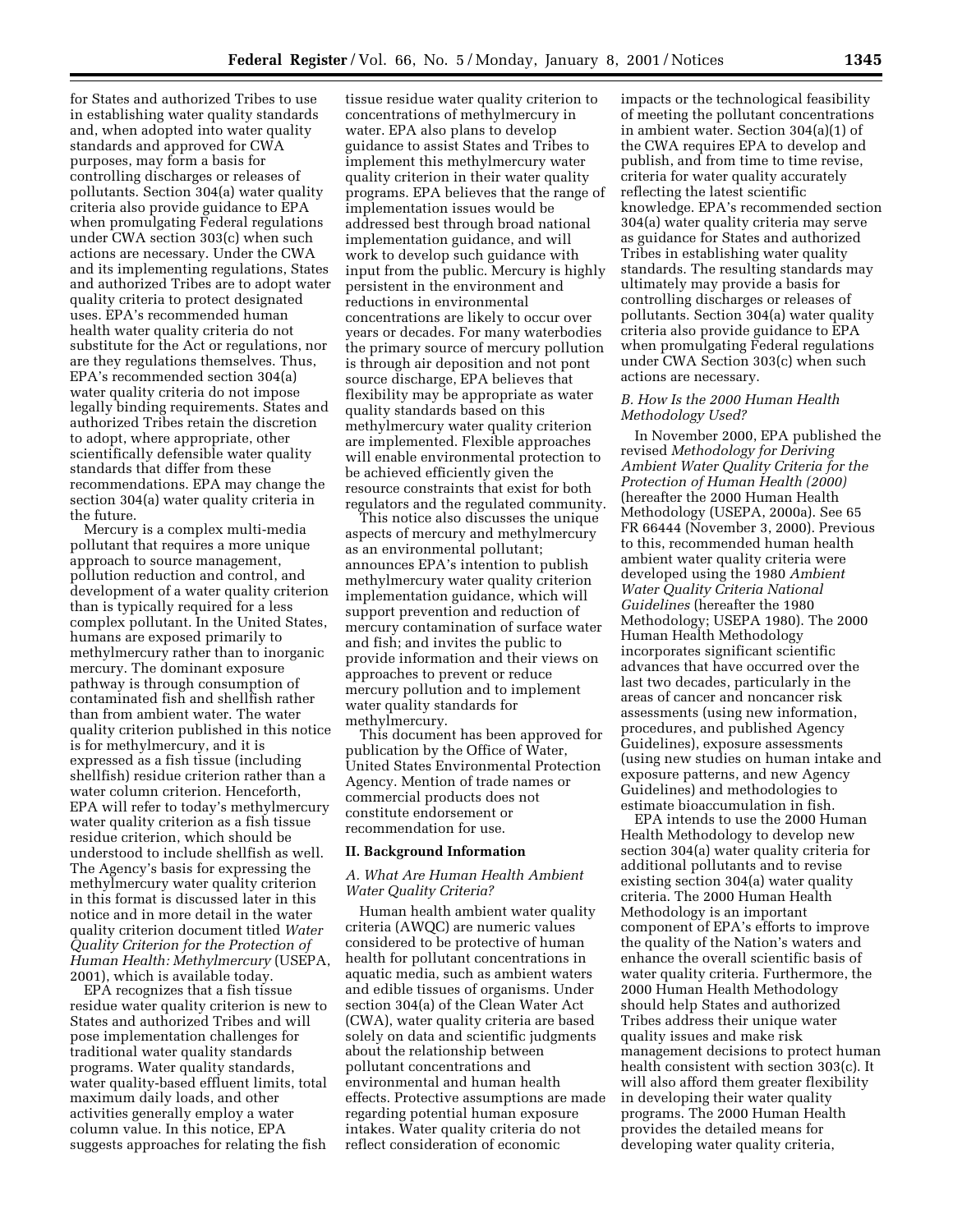including systematic procedures for evaluating cancer risk, noncancer health effects, human exposure, and bioaccumulation potential in fish.

One particular area of new science is in developing the Reference Dose (RfD) value. An RfD is an estimate (with uncertainty spanning perhaps an order of magnitude) of daily exposure to the human population (including sensitive subgroups) that is likely to be protective without an appreciable risk of deleterious health effects during a lifetime. For noncarcinogenic pollutants, the process for deriving a level of exposure considered to be without appreciable risk of effect has evolved over time. EPA has developed guidance on assessing noncarcinogenic effects of chemicals and for the RfD derivation. The 2000 Human Health Methodology recommends consideration of other issues related to the RfD process including integrating reproductive and developmental, immunotoxicity, and neurotoxicity data into the calculation. In the 2000 Human Health Methodology, EPA recommends using quantitative dose-response modeling for the derivation of RfDs when the available data support its use. EPA has provided additional guidance (in its Risk Assessment Technical Support Document (USEPA, 2000b)) to States and authorized Tribes on conducting their own risk assessments.

For exposure assessment, States and authorized Tribes are encouraged to use local studies on human fish and shellfish consumption that better reflect local intake patterns and choices. In the absence of local data, EPA recommends separate default fish consumption values for the general population, recreational fishers and subsistence fishers. A factor to account for other sources of exposure, such as other fish, non-fish food, and air, is included when deriving AWQC for noncarcinogens and for carcinogens based on a nonlinear low-dose extrapolation. In other words, consumption of contaminated water and fish (including shellfish) are not the only exposures considered.

The 2000 Human Health Methodology places greater emphasis on the use of bioaccumulation factors (BAFs) for estimating potential human exposure to contaminants via the consumption of contaminated fish and shellfish than did the 1980 Methodology. BAFs reflect the accumulation of chemicals by aquatic organisms from all surrounding media (includes water, food, and sediment). Compared with bioconcentration factors, which reflect chemical accumulation by aquatic organisms from water only, BAFs are considered to be better predictors of chemical

accumulation by fish and shellfish for chemicals where exposure from food and sediment is important (*e.g.,* highly persistent, hydrophobic chemicals). EPA prefers to use high quality field data (*e.g.,* water and fish data collected in the waterbody of interest) to derive BAFs over laboratory or model-derived estimates of BAFs. This preference is because field data best reflect sitespecific factors that can affect the extent of bioaccumulation (*e.g.,* chemical metabolism, food web structure).

### *C. How Does EPA Use Its Recommended Section 304(a) Water Quality Criteria?*

Water quality standards consist of designated uses, water quality criteria to protect those uses, a policy for antidegradation, and general policies for application and implementation. As part of the water quality standards triennial review process defined in section 303(c)(1) of the CWA, States and authorized Tribes are responsible for maintaining and revising water quality standards. Section 303(c)(1) requires States and authorized Tribes to review, and modify if appropriate, their water quality standards at least once every three years.

EPA's recommended section 304(a) water quality criteria form the basis for Agency decisions, both regulatory and nonregulatory, until superseded by EPA publication of new or revised section 304(a) water quality criteria. These recommended water quality criteria are used in the following ways: (1) As guidance to States and authorized Tribes in adopting water quality standards; (2) as guidance to EPA in promulgating Federal water quality standards; (3) to interpret a State's narrative water quality standard (in the absence of a State adopted numeric standard) in order to establish National Pollutant Discharge Elimination System (NPDES) water quality-based permit limits; and (4) for all other purposes of section 304(a) under the Act. It is important to emphasize the two distinct purposes that are served by the section 304(a) water quality criteria. The first is as guidance to the States and authorized Tribes in the development and adoption of water quality criteria that will protect designated uses (*e.g.,* aquatic life, primary contact recreation). The second is as the basis for promulgation of Federal water quality criteria for States or authorized Tribes when such action is necessary.

### *D. What Water Quality Criteria Must a State or Authorized Tribe Adopt Into Its Water Quality Standards?*

States and authorized Tribes must adopt water quality criteria that protect

designated uses. See CWA section 303(c)(2)(A). Water quality criteria must be based on a sound scientific rationale and must contain sufficient parameters or components to protect the designated uses, See 40 CFR 131.11(a). Water quality criteria may be expressed in either narrative or numeric format. States and authorized Tribes may employ one of four approaches when adopting water quality criteria: (1) Establish numerical values based on section 304(a) recommended water quality criteria; (2) modify the section 304(a) recommended water quality criteria to reflect site-specific conditions; (3) use other scientifically defensible methods to derive protective water quality criteria; and (4) establish narrative water quality criteria where numeric criteria cannot be determined or to supplement numeric water quality criteria. See 40 CFR 131.11(b).

EPA encourages States and authorized Tribes to use EPA's CWA section 304(a) water quality criteria as guidance in adopting water quality standards consistent with section 303(c) of the CWA and the implementing Federal regulations at 40 CFR Part 131. These water quality criteria are contained in EPA's last compilation of National Recommended Water Quality Criteria. See 63 FR 68354, December 10, 1998; correction in 64 FR 19781, April 22, 1999. In the future, EPA will be publishing new and revised section 304(a) water quality criteria guidance for pollutants of high priority and national importance based upon the 2000 Human Health Methodology. Because this process will take time, EPA encourages States and authorized Tribes, prior to publication of a revised section 304(a) water quality criterion, to make appropriate changes when necessary to their water quality standards to reflect the guidance in the 2000 Human Health Methodology. EPA expects that it would promptly consider for approval any new or revised water quality criterion submitted by a State or authorized Tribe that is based on the 2000 Human Health Methodology.

Once EPA publishes new or revised section 304(a) water quality criteria guidance that reflects the 2000 Human Health Methodology, EPA expects States and authorized Tribes to reassess their water quality standards and, where necessary, establish new or revised water quality criteria consistent with one of the four approaches described above. With today's publication of this section 304(a) human health water quality criterion for methylmercury, EPA is withdrawing the previous ambient human health water quality criteria for mercury (see 63 FR 68354,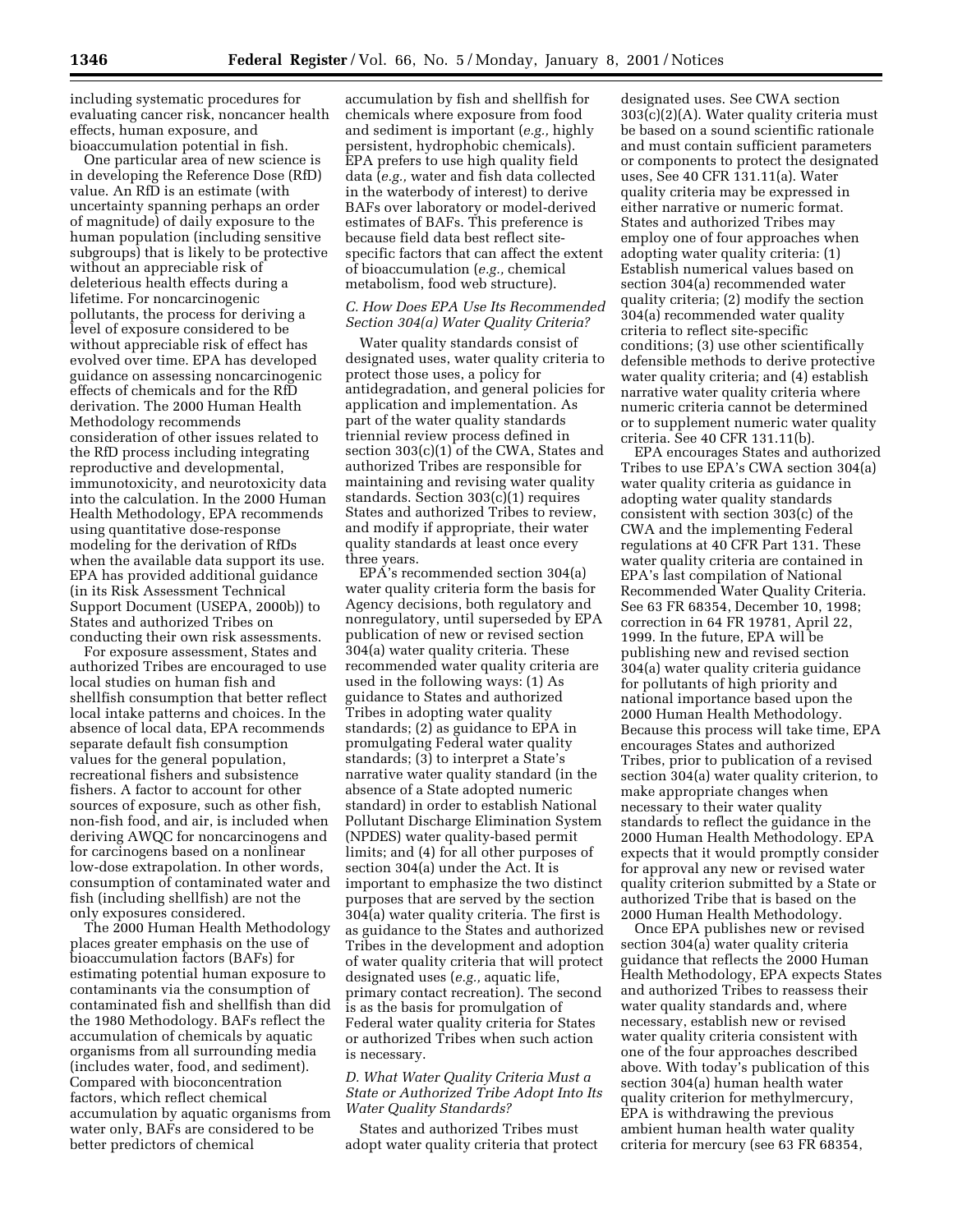December 10, 1998; correction in 64 FR 19781, April 22, 1999) as the recommended section 304(a) water quality criteria for States and authorized Tribes to use as guidance in adopting water quality standards. Implementation issues for this criterion are discussed in Section VIII of today's Notice.

## *E. May States and Authorized Tribes Adopt Water Quality Criteria Based on Local Conditions?*

EPA encourages States and authorized Tribes to develop and adopt water quality criteria to reflect local and regional conditions. In the 2000 Human Health Methodology, EPA published default values for risk level, fish intake, drinking water intake, and body weight for use by EPA or States in deriving human health water quality criteria. EPA also intends to publish default bioaccumulation factors and relative source contribution (RSC) factors as chemical-specific water quality criteria are developed or revised. EPA believes these default values result in water quality criteria protective of the general population. States and authorized Tribes may also use these default values when deriving their own water quality criteria, or they may use other values more representative of local conditions if data have been collected supporting the alternative values. However, when establishing a numeric value based on a section 304(a) water quality criterion modified to reflect site-specific conditions, or water quality criteria based on other scientifically defensible methods, EPA strongly cautions States and authorized Tribes not to selectively apply data in order to ensure water quality criteria less stringent than EPA's section 304(a) water quality criteria. Such an approach would inaccurately characterize risk.

### *F. How Does 40 CFR 131.21 Affect Water Quality Criteria Adopted by States and Authorized Tribes?*

On April 27, 2000, EPA published new regulations addressing its review and approval of water quality standards adopted by States and authorized Tribes. See 65 FR 24642 April 27, 2000. Under the new regulations, which are codified at 40 CFR 131.21(c)–(f), State or authorized Tribal water quality standards that were adopted, in effect, and submitted to EPA prior to May 30, 2000, are in effect for CWA purposes unless superseded by replacement Federal water quality standards. See 40 CFR 131.21(c). However, under the new regulation, State or authorized Tribal water quality criteria adopted and in effect after May 30, 2000, are in effect for CWA purposes only after EPA

approval of any new or revised water quality standards. Therefore, any new or revised water quality criterion for methylmercury adopted by States or authorized Tribes would not take effect for CWA purposes until after EPA approves such standards.

## **III. Mercury Sources, Environmental Fate, and Implications for Water Quality Criterion Derivation**

The 1997 *Mercury Study Report to Congress* (The Mercury Study) (USEPA, 1997a) describes mercury emission sources, fate and transport, exposure to humans and wildlife, human health and ecological impacts of mercury exposure, and control technologies for air emissions. The most recent data and reviews on human health impacts are described and updated in the *Water Quality Criterion for the Protection of Human Health: Methylmercury* (USEPA, 2001), that we are announcing the availability of today.

### *A. What Are the Mercury Emissions and Deposition Sources in the United States?*

Based on the EPA's National Toxics Inventory, the highest emitters of mercury to the air include coal-burning electric utilities, municipal waste combustors, medical waste incinerators, chlor-alkali plants, hazardous waste combustors, and cement manufacturers. The Mercury Study estimated that the annual anthropogenic United States emissions of mercury in 1994–1995 was 158 tons. Roughly 87 percent of these emissions were from combustion sources, including waste and fossil fuel combustion. Contemporary anthropogenic emissions are only one part of the mercury cycle. Releases from human activities today are adding to the mercury reservoirs that already exist in land, water, and air, both naturally and as a result of previous human activities. The deposition of mercury from the atmosphere to land or water at any location comes from: (1) The natural global cycle (including re-emissions from the oceans); (2) regional sources; and (3) local sources. Local sources can include direct water discharges in addition to mercury from air emissions. Past uses of mercury, such as fungicide application to crops, are also a component of the present mercury burden in the environment. The Mercury Study estimated that, for 1995, the United States sources contributed approximately 3 percent (or 165 tons) of the total global mercury emissions (5,500 tons). The Mercury Study further estimated that, of United States anthropogenic mercury emissions, approximately one-third (52 tons) are

deposited through wet and dry deposition within the lower 48 States. The remaining two-thirds (approximately 107 tons) of anthropogenically emitted mercury is transported outside of the United States' borders where it enters the global reservoir. In addition to mercury deposited from United States sources, approximately another 35 tons of mercury from the global reservoir is deposited for a total deposition of roughly 87 tons within the lower 48 States. In the United States, the highest deposition rates from anthropogenic and global contributions for mercury are predicted to occur in the southern Great Lakes and Ohio River valley, the Northeast and scattered areas in the South, with the Miami and Tampa areas having the most elevated levels in the South. The location of sources, the chemical species of mercury emitted, and the climate and meterology are key factors in where and how rapidly mercury deposition occurs.

### *B. How Does Mercury Cycle in the Environment?*

Mercury cycles in the environment as a result of natural and human (anthropogenic) activities. The amount of mercury mobilized and released into the biosphere has increased since the beginning of the industrial age. Most of the mercury in the atmosphere is elemental mercury vapor, which can circulate in the atmosphere for up to a year (USEPA, 1997a). Mercury in the atmosphere can be widely dispersed and transported thousands of miles from likely sources of emission (USEPA, 1997a). Inorganic mercury in the atmosphere, when either bound to airborne particles or in a gaseous form, is deposited to soils and waterbodies through wet and dry deposition events. Wet deposition as precipitation is the primary mechanism for transporting mercury from the atmosphere to surface waters and land. After it deposits, mercury can be emitted back to the atmosphere, either as a gas or associated with particles, to be re-deposited elsewhere. As it cycles among the atmosphere, land, and water, mercury undergoes a series of complex chemical and physical transformations, many of which are not completely understood. Most of the mercury that ends up in water, soil, sediments, and plants and animals is in the form of inorganic mercury salts and organic forms of mercury, such as methylmercury. Detailed discussions of mercury chemistry can be found in Nriagu (1979) and Mason et al. (1994).

Mercury from air emissions can be deposited to watershed soils, where a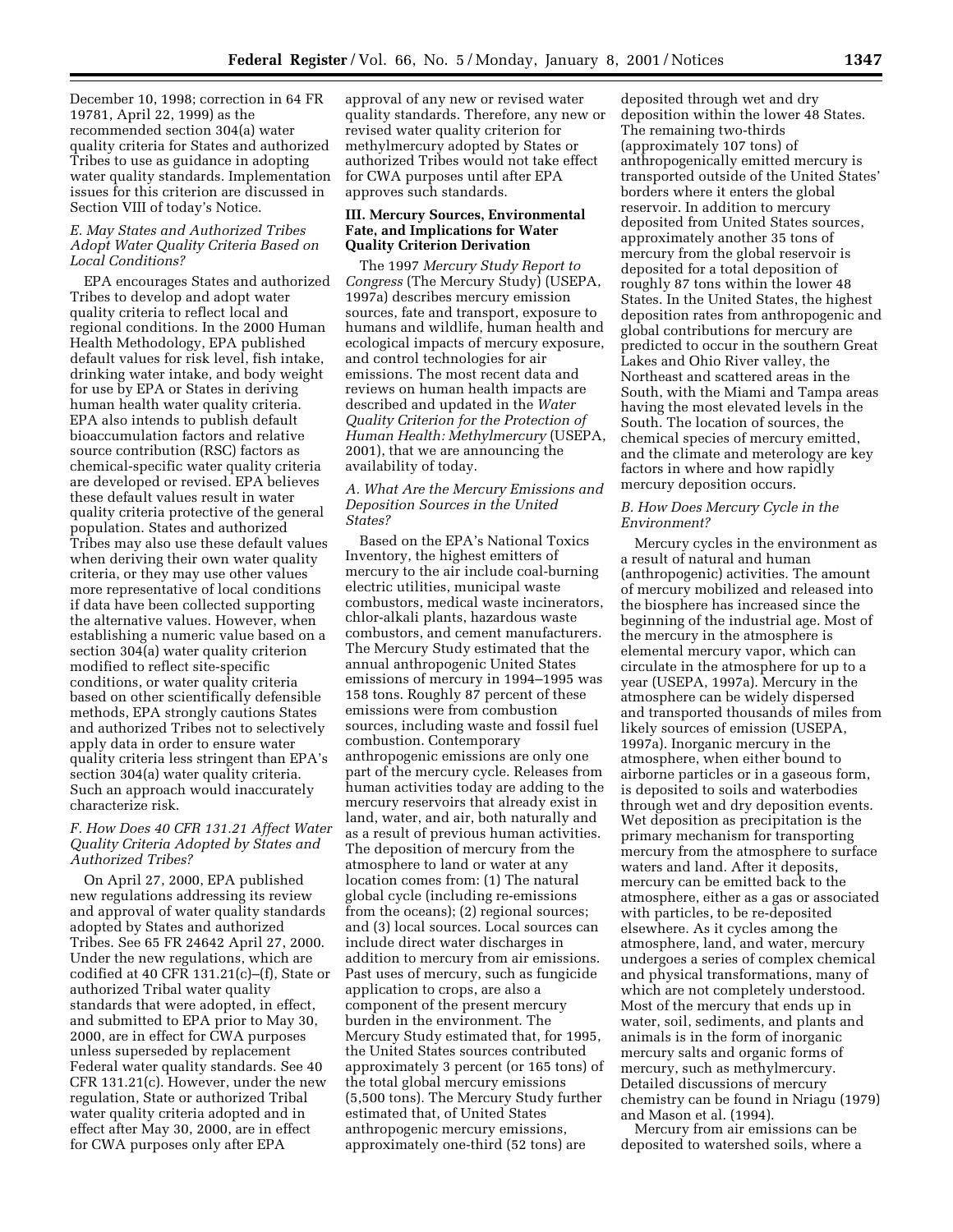portion of it can be methylated through soil microbial activity. Mercury in soils can be washed from the watershed into wetlands, lakes, streams, and rivers where microbial activity in sediments converts inorganic mercury to methylmercury. In particular, wetlands appear to be key environments for microbially enhanced conversion of mercury into methylmercury. Once in aquatic systems, mercury can exist in dissolved or particulate forms and can undergo a number of chemical transformations. Contaminated sediments at the bottom of surface waters can serve as an important mercury reservoir, with sediment-bound mercury recycling back into the aquatic ecosystem for decades or longer. Mercury also has a long retention time in soils; as a result, mercury that has accumulated in soils may continue to be released to surface waters and other media for long periods of time, possibly hundreds of years.

#### *C. Does Methylmercury Bioaccumulate?*

Methylmercury is highly bioaccumulative and is the form of mercury that bioaccumulates most efficiently in the aquatic food web. Methylation of mercury is a key step in the entrance of mercury into food chains. The biotransformation of inorganic mercury species to methylated organic species in water bodies can occur in the sediment and the water column. Inorganic mercury can be absorbed by aquatic organisms but is generally taken up at a slower rate and with lower efficiency than is methylmercury. Methylmercury continues to accumulate in fish as they age. Predatory organisms at the top of aquatic and terrestrial food webs generally have higher methylmercury concentrations because methylmercury is typically not completely eliminated by organisms and is transferred up the food chain when predators feed on prey; for example, when a largemouth bass feeds on a bluegill sunfish, which fed on aquatic insects and smaller fish, all of which could contain some amount of methylmercury that gets transferred to the predator. Nearly 100 percent of the mercury that bioaccumulates in upper trophic level fish (predator) tissue is methylmercury (Bloom, 1992; Akagi, 1995; Kim, 1995; Becker and Bigham, 1995). Methylmercury BAFs for upper trophic level freshwater and estuarine fish and shellfish typically consumed by humans generally range between 500,000 and 10,000,000 (Glass *et al.* 1999; Lores *et al.,* 1998; Miles and Fink, 1998; Monson and Brezonik, 1998; Watras *et al.,* 1998; Mason and Sullivan, 1997).

Numerous factors can influence the bioaccumulation of mercury in aquatic biota. These include, but are not limited to, the acidity (pH) of the water, length of the aquatic food chain, temperature, and dissolved organic material. Physical and chemical characteristics of a watershed, such as soil type and erosion or proportion of area that is wetlands, affect the amount of mercury that is transported from soils to water bodies. Interrelationships among these factors are poorly understood and are likely to be site-specific. No single factor (including pH) has been correlated with extent of mercury bioaccumulation in all cases examined. Two lakes that are similar biologically, physically, and chemically can have different methylmercury concentrations in water, fish, and other aquatic organisms (Cope *et al.,* 1990; Grieb *et al.,* 1990; Jackson, 1991; Lange *et al.,* 1993). For more indepth discussions about the chemical, physical, and biological interactions affecting methylmercury bioaccumulation in aquatic organism see the compilation of papers in *Mercury Pollution: Integration and Synthesis* (Watras and Huckabee, 1994).

Because mercury methylation and entrance of methylmercury at the base of the food web is critical to the overall bioaccumulation process and magnitude of biomagnification, it is EPA's belief that reductions in the available pool of total mercury will ultimately lead to reduced concentrations in fish and shellfish typically consumed by humans. The extent to which concentrations of methylmercury will be reduced in fish and shellfish as a result of reduced pools of total mercury in the environment will be location specific and depend on the unique chemical, physical, and biological interactions that occur in a given system.

### *D. Why Is the 304(a) Human Health Water Quality Criterion for Methylmercury Expressed as a Fish Tissue Residue Value?*

To derive section 304(a) water quality criteria for the protection of human health, EPA needs to conduct a human health risk assessment on the pollutant in question and gather information on the target population's exposure to the pollutant. Traditionally, EPA has expressed its section 304(a) water quality criteria guidance to protect human health in the form of pollutant concentrations in ambient surface water. To account for human exposure through the aquatic food pathway when deriving a water column-based water quality criterion, EPA uses national BAFs (USEPA, 2000a). A BAF is a ratio (in L/

kg) that relates the concentration of a chemical in water to its expected concentration in commonly consumed aquatic organisms in a specified trophic level (USEPA, 2000a). A national BAF is meant to be broadly applicable to all waters in the United States, whereas a site-specific BAF is based on local data and integrates local spacial and temporal factors that can influence bioaccumulation. Some pollutants not only bioaccumulate, but also biomagnify in aquatic food webs. Biomagnification is a process whereby chemical concentrations increase in aquatic organisms of each successively higher trophic level due to increasing dietary exposures (*e.g.,* increasing concentrations from algae, to zooplankton, to forage fish, to predator fish). For pollutants that biomagnify, EPA's preferred approach for deriving national BAFs for use in deriving section 304(a) water quality criteria is to use empirical field data collected in the natural environment. With this preference in mind, EPA explored the feasibility of developing field-derived national methylmercury BAFs for each trophic level of the aquatic food chain consumed by humans (*i.e.,* trophic levels 2–4). Using Agency guidance on BAFs contained in the 2000 Human Health Methodology and procedures outlined in Volume III, Appendix D of the peer reviewed Mercury Study, EPA empirically derived draft national methylmercury BAFs for each trophic level of the aquatic food chain. The draft national BAFs were single value trophic level-specific BAFs calculated as the geometric mean of field data collected across the United States and reported in the open literature as well as other publically available reports. These draft methylmercury BAFs were compiled in a draft internal report and submitted to a panel of external scientific experts for peer review. The methylmercury water quality criterion document presents a summary of the draft internal BAF report as well as a summary of the peer review comments. The entire internal draft methylmercury BAF report and peer review report can be obtained from the Water Docket. See the **ADDRESSES** section of today's Notice to obtain a copy of the BAF peer report from the Water Docket.

Within any given trophic level, the individual empirically derived draft methylmercury BAFs generally ranged up to two orders of magnitude. This range in BAFs reflects the various biotic factors (such as food chain interactions and fish age/size) and abiotic factors (such as pH and dissolved organic carbon). The large range in the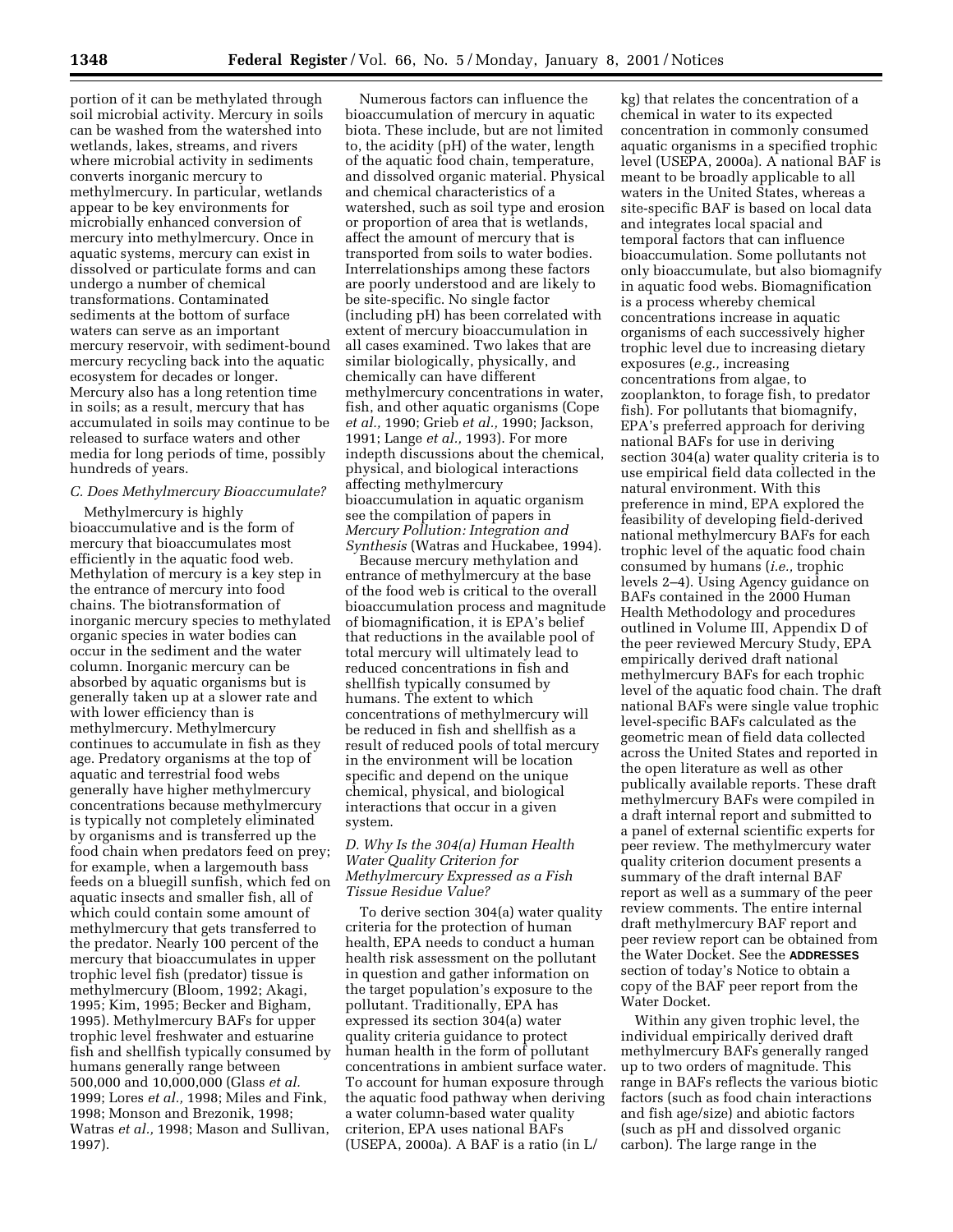individual empirically derived draft methylmercury BAFs results in uncertainty as to the ability of single trophic level-specific national methylmercury BAFs to accurately predict bioaccumulation of methylmercury in general across the waters of the United States. Presently, it is EPA's understanding that the mechanisms that underlie many of the influencing factors are not well understood and cannot be accurately predicted. As the science of methylmercury improves, in the future it may be possible to predict or model these processes and use such information to more accurately predict bioaccumulation. Until such time, EPA is unable to improve the predictive power of the methylmercury BAFs by universally accounting for influencing factors. This is not the case for other highly bioaccumulative pollutants, for example polychlorinated biphenyls (PCBs). For such pollutants, EPA has methods that improve the predictive capability of empirically derived or model predicted BAFs (*e.g.,* normalizing fish tissue concentrations to lipid and normalizing ambient water concentrations to dissolved and particulate organic carbon). EPA is actively involved in, and will continue to support, various types of research aimed at better understanding the fate of mercury in the environment and the processes that underlie methylmercury bioaccumulation. EPA hopes that results of new research will enable EPA to make better predictions about methylmercury bioaccumulation.

The BAF peer reviewers recognized the need for methylmercury BAFs and were supportive of most aspects of the methodology used to derive the draft national methylmercury BAFs. The peer reviewers did have issues with certain data used to derive the methylmercury BAFs and certain assumptions about food chain relationships. Overall, most of the peer reviewers believed that derivation of single-value trophic levelspecific national BAFs for methylmercury that would be generally applicable to all waters of the United States under all conditions is difficult at best. This opinion was based on consideration of the highly site-specific nature of methylmercury bioaccumulation in aquatic environments and the large range in the empirically derived draft methylmercury BAFs. These peer reviewers recommended developing methylmercury BAFs on a more local or regional scale, if not on a site-specific basis. See the Addresses section of

today's Notice to obtain a copy of the BAF peer report from the Water Docket.

After considering the various issues about mercury fate in the environment, the recent report by the National Academy of Sciences' National Research Council (NRC, 2000) on the toxicological effects of mercury (see Section V.A. of this Notice), and the methylmercury BAF peer review comments, EPA concluded that it is more appropriate at this time to derive a fish tissue (including shellfish) residue water quality criterion for methylmercury rather than a water column-based water quality criterion. EPA believes a fish tissue residue water quality criterion for methylmercury is appropriate for many reasons. A fish tissue residue water quality criterion integrates spacial and temporal complexity that occurs in aquatic systems and that affect methylmercury bioaccumulation. A fish tissue residue water quality criterion in this instance is more closely tied to the CWA goal of protecting the public health because it is based directly on the dominant human exposure route for methylmercury. The concentration of methylmercury is also generally easier to quantify in fish tissue than in water and is less variable in fish and shellfish tissue over the time periods in which water quality standards are typically implemented in water quality-based controls, such as NPDES permits. Thus, the data used in permitting activities can be based on a more consistent and measurable endpoint. Finally, this approach is consistent with how fish advisories are issued. Fish advisories for mercury are also based on the amount of methylmercury in fish tissue that is considered acceptable, although such advisories are usually issued for a certain fish or shellfish species in terms of a meal size. A fish tissue residue water quality criterion should enhance harmonization between these two approaches for protecting the public health.

Because EPA did not use national, empirically derived methylmercury BAFs to establish today's section 304(a) recommended methylmercury water quality criterion, EPA has deferred further efforts to derive national BAFs for methylmercury at this time. EPA notes, however, that there may be adequate field data for some waterbodies or geographical regions to derive, accurate predictive, site-specific methylmercury BAFs. EPA may reconsider developing national methylmercury BAFs in the future once more field data is available for a broader range of species and aquatic ecosystems, or once more information is available

describing the mechanisms that affect bioaccumulation. Such information could enable EPA to more accurately predict methylmercury bioaccumulation on a broader scale given a certain total mercury concentration in water.

### **IV. Current Activities To Address Mercury Pollution**

EPA is very aware of the multimedia character of mercury as an environmental contaminant. As has been discussed, releases of mercury are largely into the air, but releases directly into water and onto the land can also be significant. Moreover, statutory authority over mercury releases into various media are under the purview of all of EPA's statutes. To coordinate its various activities dealing with mercury, EPA issued a draft Mercury Action Plan for public comment in 1998 and expects to issue a revised Plan shortly. The Plan lays out a comprehensive program to address all aspects of the mercury problem from all sources and into all media, using all of the Agency's tools, and includes the issuance and implementation of this human health water-quality criterion. Some of the approaches currently employed to inform the public of the human health risks of mercury, and to manage, control, and reduce its release to the environment are briefly discussed below.

### *A. Fish Consumption Advisory Activities*

States and authorized Tribes have primary responsibility for protecting residents from the health risks of consuming contaminated noncommercially caught fish and wildlife. They do this by issuing fish consumption advisories for the general population, recreational and subsistence fishers, as well as for sensitive subpopulations (such as pregnant women, nursing mothers, and children). These advisories inform the public that unacceptable concentrations of chemical contaminants (*e.g.,* methylmercury and dioxins) have been found in local fish and wildlife. The advisories include recommendations to limit or avoid consumption of certain fish and wildlife species from specific waterbodies or, in some cases, from specific waterbody types (*e.g.,* all lakes). States typically issue five major types of advisories and bans to protect both the general population and specific subpopulations. When levels of chemical contamination pose a health risk to the general public, States may issue a no consumption advisory for the general population. When contaminant levels pose a health risk to sensitive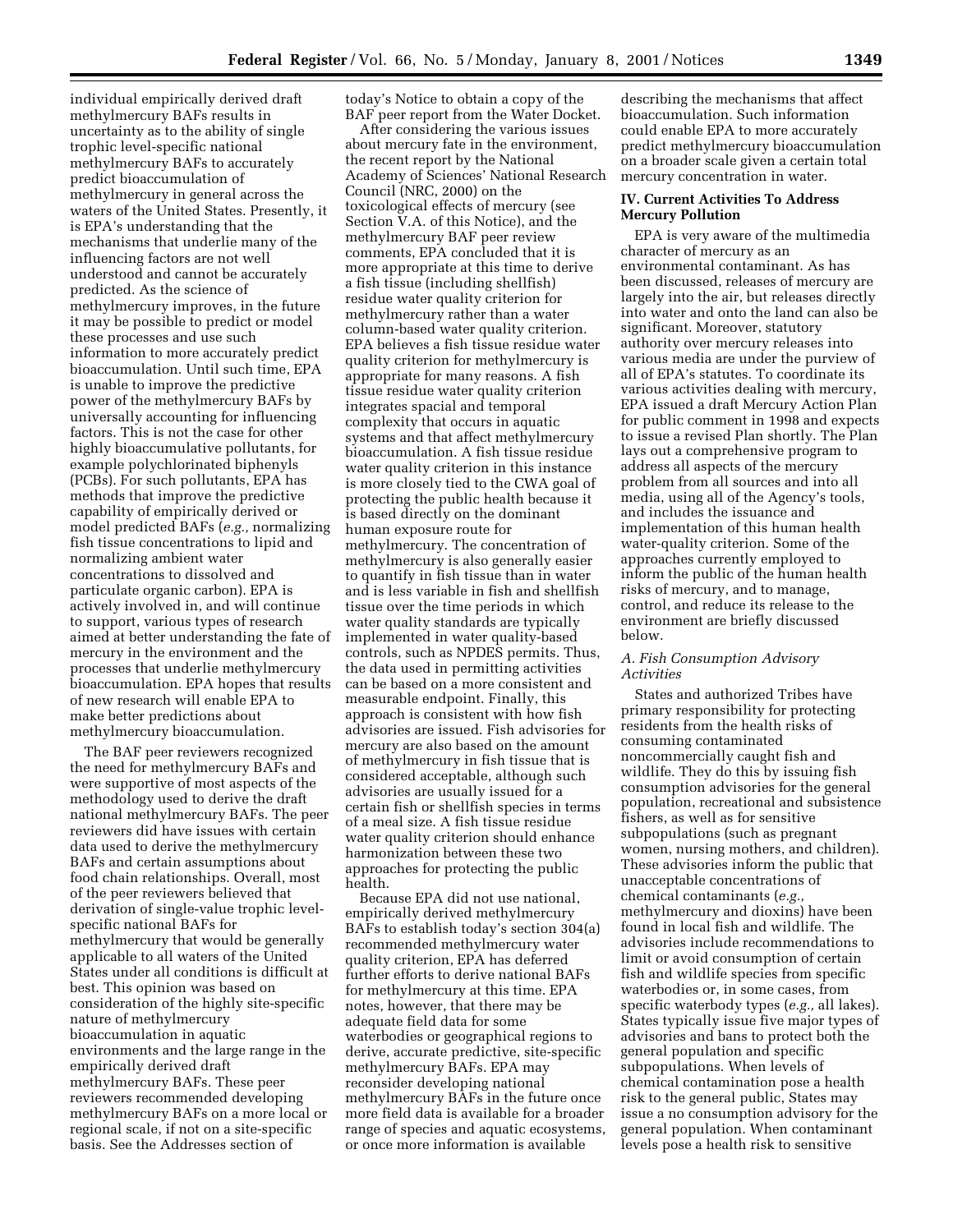subpopulations, States may issue a no consumption advisory for the sensitive subpopulation. In waterbodies where chemical contamination is less severe, States may issue an advisory recommending that either the general population or a sensitive subpopulation restrict their consumption of the specific species for which the advisory is issued. A commercial fishing ban can be issued, that prohibits the commercial harvest and sale of fish, shellfish, and/ or wildlife species from a designated waterbody and, by inference, the consumption of all species identified in the fishing ban from that waterbody.

EPA has published guidance for States and Tribes to use in deriving their recommended fish consumption limits. See *Guidance for Assessing Chemical Contaminant Data for Use in Fish Advisories, Volume 2* (USEPA, 2000e). That guidance addresses chemical contaminants with carcinogenic and/or noncarcinogenic effects, calculating consumption limits for a single contaminant in a multiple species diet or for multiple contaminants causing the same chronic health effects endpoints. The guidance recommends expressing species-specific consumption limits as fish meals per month, calculated at various fish tissue concentrations for both noncancer and cancer endpoints. Developing fish consumption limits requires making assumptions about the edible portions of fish because most chemical contaminants are not evenly distributed throughout the fish. The fish advisory guidance also recommends that human exposure via sources of contaminants other than consumption of recreationally or subsistence caught fish should be quantified.

#### *B. Mercury Water Quality Standards*

As discussed above, once EPA publishes new or revised section 304(a) water quality criteria guidance that reflects the 2000 Human Health Methodology, EPA expects States and authorized Tribes to reassess their water quality standards and, where necessary, establish new or revised water quality criteria consistent with one of the four approaches described above.

EPA has published numerous recommended water quality criteria for mercury throughout the years, reflecting changes in the best available scientific information. Consistent with CWA Section 303(c)(2)(B), States and authorized Tribes have adopted a numeric criterion, or an appropriate narrative translator, for mercury. Some States have adopted a previously recommended AWQC for aquatic life of 0.12 ng/L total mercury (USEPA, 1984).

This value is based on a tissue residue value and bioconcentration factor and was derived using an aquatic life criteria methodology that was superceded by the 1985 aquatic life guidelines (Stephen *et al.,* 1985). EPA's promulgation of the National Toxics Rule in 1992 (see 40 CFR 131.36) included this value with an additional footnote directing States to measure methylmercury in the edible portion of aquatic species of concern, and initiate a revision of its criterion in water quality standards to protect designated uses, if the ambient water concentration exceeds 12 ng/L more than once in a three year period.

More recently, many States have adopted EPA's 1997 criteria recommendations of 50 ng/L total mercury for human health protection from the consumption water and organisms and 51 ng/L total mercury for human health protection from the consumption of organisms only. See 62 FR 42160. These value was derived using toxicological and exposure input values current at the time of its publication, including a bioconcentration factor. The criterion published today reflects EPA's 2000 Human Health Methodology, reflects the best available science, and supercedes all previous section 304(a) human health mercury criteria recommendations published by EPA, except for the waters of the Great Lakes System as discussed below. EPA encourages States and authorized Tribes to adopt the methylmercury criterion published today in their water quality standards to protect human health. States and authorized Tribes may alternatively develop data which indicates a site-specific water quality criteria for a particular pollutant is appropriate and take action to adopt such a criteria into their water quality standards. Site-specific criteria are allowed by regulation and are subject to EPA review and approval.

In 1995, EPA promulgated the *Final Water Quality Guidance for the Great Lakes System*. See 60 FR 15366, 40 CFR 132). This rule established a numeric criterion, based in part on bioaccumulation factors (BAFs) and a factor to account for other exposure sources, of 3.1 ng/L for total mercury in ambient waters of the Great Lakes System for human health protection. EPA continues to view this criterion as appropriately protective for these waters. Great Lakes States and authorized Tribes are also encouraged to adopt today's criterion for methylmercury in fish tissue in addition to the ambient water criterion for mercury contained in 40 CFR 132.

As discussed above, water quality standards consist of designated uses, water quality criteria to protect designated uses, an antidegradation policy, and general policies for application and implementation. States and authorized Tribes have considerable discretion in designating uses, and may find that changes in use designations are warranted. EPA reviews any new or revised use designation, including refinement of a designated use, adopted by States and authorized Tribes to determine if the standards meet the requirements of the CWA and implementing regulations. Under 40 CFR 131.10(j), a use attainability analysis (UAA) must be conducted whenever a State or authorized Tribe designates or has designated uses that do not include the uses specified in Section 101(a)(2) of the CWA (*i.e.,* suitable for fishing and swimming), or when the State wishes to remove a designated use that is specified in section 101(a)(2) of the Act, or adopt subcategories of uses that require less stringent criteria. Uses are considered by EPA to be attainable, at a minimum, if the uses can be achieved (1) when effluent limitations under Section 301(b)(1)(A) and (B) and Section 306 are imposed on point source dischargers, and (2) when cost effective and reasonable best management practices are imposed on nonpoint source dischargers. 40 CFR 131.10 lists grounds upon which to base a finding that attaining the designated use is not feasible, as long as the designated use is not an existing use.

States and authorized Tribes may also adopt water quality standards variances. EPA believes variances are particularly suitable when the cause of nonattainment is discharger-specific and/or it appears that the designated use in question will eventually be attainable. EPA has approved the granting of water quality standards variances by States in circumstances which would otherwise justify changing a use designation on grounds of nonattainability (*i.e.,* the six circumstances contained in 40 CFR  $131.10(g)$ ). In contrast to a change in standards which removes a use designation for a water body, a water quality standards variance can apply only to the discharger to whom it is granted and only to the pollutant parameter(s) upon which the finding of nonattainability was based; the underlying standard remains in effect for all other purposes.

The essential elements of a variance are: a variance should be granted only where there is a demonstration that one of the use removal factors (see 40 CFR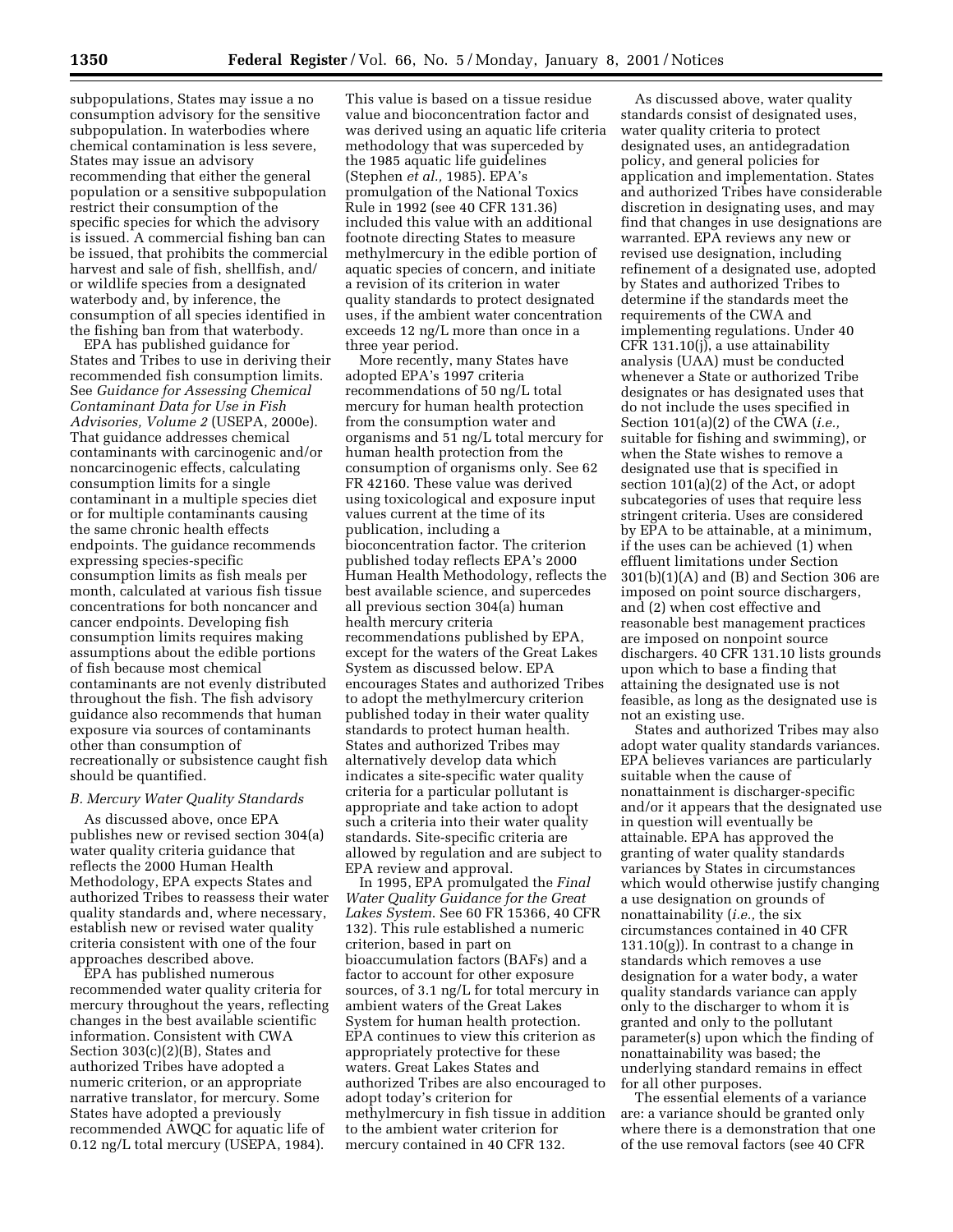131.10(g)) has been satisfied; a variance is granted to an individual discharger for a specific pollutant(s) and does not otherwise modify the standards; a variance identifies and justifies the numerical criteria that will apply during the existence of the variance; a variance is established as close to the underlying numerical criteria as is possible; a variance is reviewed every three years, at a minimum, and extended only where the conditions for granting the variance still apply; upon expiration of the variance, the underlying numerical criteria have full regulatory effect; a variance does not exempt the discharger from compliance with applicable technology or other water quality-based limits; and, a variance does not affect effluent limitations for other dischargers.

In l995, EPA and the Great Lakes states agreed to a comprehensive plan to restore the health of the Great Lakes. Using the *Final Water Quality Guidance for the Great Lakes System* (see 40 CFR 132), Great Lakes States and authorized Tribes established water quality criteria, methodologies, policies and procedures to establish consistent, enforceable, long term protection for fish and shellfish in the Great Lakes and their tributaries, as well as the people and wildlife who consume them. Under 40 CFR 132, the State of Ohio adopted, and EPA approved, a statewide variance specifically for mercury.

The basis for this mercury variance was the adverse social and economic impacts of end of pipe treatment to attain effluent limits for mercury of less than 12 ng/L total mercury. Ohio determined a cost of \$10 million per pound for mercury removal from NPDES permitted discharges. Ohio also specified implementation procedures whereby the discharger requests coverage under the mercury variance; describes the mercury control measures taken to date; provides a plan of study intended to identify and control sources of mercury (including documenting current influent and effluent concentrations, identifying known sources, describing how known sources will be reduced or eliminated, identifying other potential sources, and providing a schedule for evaluating sources and control methods); and, provides an explanation of the permittee's basis for concluding that there are no readily available means of complying without resorting to end of pipe treatment. Where the discharger demonstration is inadequate (including an inadequate demonstration that end of pipe treatment is the only readily available option for complying), Ohio denies the applicability of the mercury

variance to the individual discharge. In this case, each variance is also submitted to EPA for review and action.

It is important to note that Ohio's mercury variance relieves individual dischargers of the responsibility to demonstrate social and economic impacts of complying with the mercury criteria. Individual dischargers must still demonstrate that end of pipe treatment is the only viable compliance option. In addition, in this case EPA retains review and approval authority over individual variance decisions, but EPA's review is limited to the technical merits of the alternatives analysis (*e.g.,* are there options other than end of pipe treatment).

#### *C. Total Maximum Daily Load*

Section 303(d) of the CWA requires States and authorized Tribes to identify and establish a priority ranking for waters for which existing pollution controls are not stringent enough to attain and maintain applicable water quality standards; to establish total maximum daily loads (TMDLs) for those waters; and to submit from time to time the list of waters and TMDLs to EPA. Section 303(d) of the CWA requires EPA to review and approve or disapprove lists and TMDLs within 30 days of the date they are submitted. If EPA disapproves a State's or Tribe's identification of waters or a TMDL, EPA must establish the list or a TMDL for the State or authorized Tribe.

TMDLs specify the amount of a particular pollutant that may be present in the water and still allow the waterbody to meet applicable water quality standards, including a margin of safety and after considering seasonal variability. TMDLs allocate the allowable pollutant loads among point and nonpoint sources of pollution. TMDLs also provide the basis for attaining or maintaining applicable water quality standards through implementation of pollutant reductions in the NPDES permit program and in nonpoint source controls programs.

On the 1998 lists of impaired waterbodies, 33 States reported at least one waterbody as being impaired due to mercury contamination. Over 1,000 individual waterbody segments were identified by the States as specifically having mercury contamination. In addition, over 3,900 waterbody segments were identified as impaired due to contamination by metals, which may include mercury.

In many cases, as described earlier in this document, atmospheric deposition can be a significant source of mercury to waterbodies. On the 1998 lists of impaired waters, atmospheric

deposition of mercury was identified as a source of impairment in over 600 waterbody segments. As States are not required to identify atmospheric deposition as a source of impairment, this is likely to be an underestimate.

EPA is currently conducting pilot studies to assist States in developing TMDLs for waterbodies impaired by mercury from atmospheric deposition. One goal of the pilot studies is to evaluate modeling approaches, such as techniques for identifying the relative contribution of various types of mercury sources to a waterbody. Another goal of the studies is to examine how TMDLs can incorporate ongoing efforts to address sources of mercury, pollution including programs under the Clean Air Act and water-related pollution prevention activities.

#### *D. Pollution Minimization Activities*

The CWA prohibits the discharge of any pollutant (other than dredged of fill material) from a point source into waters of the United States except in compliance with an NPDES permit. See section 301(a) and section 402 of the CWA. NPDES permits are issued by EPA or by States and Tribes that are authorized to administer the NPDES program. These permits commonly contain numerical limits on the amounts of specified pollutants that may be discharged. In place of or in addition to numerical limits, permits may contain best management practices (BMPs) (*e.g.,* practices or procedures that a facility installs or follows that result in a reduction of pollutants to waters of the United States). These ''effluent limitations'' implement both technology-based and water qualitybased requirements of the Act. Technology-based effluent limitations represent the degree of control that can be achieved by point sources using various levels of pollution control technology. See sections 301, 304, and 306 of the CWA For a publicly owned treatment works (POTW), section 301(b)(1)(B) of the CWA specifies the applicable technology-based control standard as ''secondary treatment.'' See CWA sections  $301(b)(1)(B)$ .

As discussed above, the CWA directs the States to establish water quality standards. See CWA section 303(c). If necessary to achieve applicable water quality standards, NPDES permits must contain water quality-based limitations (WQBELs) more stringent than the applicable technology-based requirements. See CWA section 301(b)(1)(C). The need for a WQBEL is based on a determination that pollutants in a discharger's effluent will cause, have the reasonable potential to cause,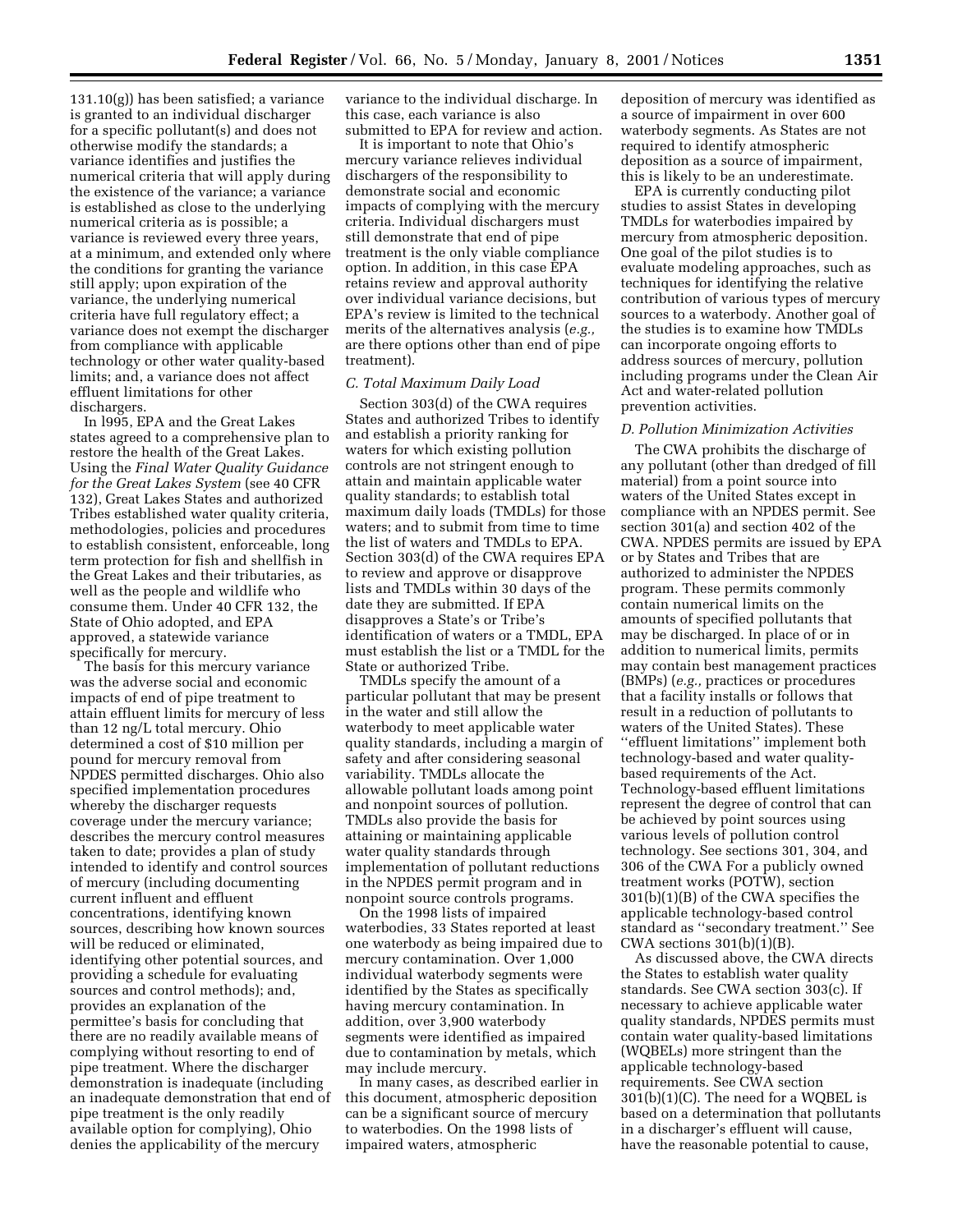or contribute to a violation of the applicable water quality standards. See 40 CFR 122.44(d)(1).

Many point source dischargers of mercury have either technology-based limits or water quality-based limits for mercury in their NPDES permits. Many point source dischargers install treatment technologies that will treat their effluent, resulting in lower quantities of mercury in their discharged effluent. In addition, point sources that discharge mercury to the Great Lakes System are required to develop a pollutant minimization program (PMP) for mercury whenever their WQBELs for mercury are calculated to be less than the quantification level of the applicable analytical method. See 40 CFR 132, Appendix F, Procedure 8.D. Implementation of PMPs should be viewed as an iterative process as new and improved methods to reduce or eliminate mercury become available, including a control strategy which identifies control measures to be implemented that become enforceable requirements in their NPDES permit. These PMPs are subject to revision as the implementation of PMPs is viewed as an iterative process recognizing that there will be new and improved methods to reduce or eliminate mercury that are not currently available.

Some pollution prevention strategies focus on changing existing processes or replacing uses of mercury in production activities with alternative substances as a way of achieving water quality-based effluent limitations. Also, some facilities with mercury do not discharge mercury to waters of the United States, but rather transport the waste to hazardous waste disposal facilities or incinerate it. EPA expects mercury dischargers to use one or a combination of these approaches to reduce or eliminate discharges of mercury to the environment. Pollution prevention, however, is the preferred approach because it reduces mercury releases to the environment in general.

### *E. National Air Emissions Regulations*

Most of the mercury currently entering the United States environment is the result of air emissions of mercury that are deposited on land or water. In addition to publishing mercury water quality criteria guidance under the Clean Water Act, under the Clean Air Act EPA has issued a number of regulations to reduce mercury pollution through air emissions. The following summarize the key regulations pertaining to air sources of mercury.

—Municipal waste combustors emitted about 20 percent of total national mercury emissions into the air in 1990. EPA issued final regulations for municipal waste combustors in 1995. These regulations are predicted to reduce mercury emissions from these facilities by about 90 percent from 1990 emission levels.

—Medical waste incinerators emitted about 24 percent of total national mercury emissions into the air in 1990. EPA issued emission standards for medical waste incinerators in 1997. When fully implemented, the final rule is expected to reduce mercury emissions from medical waste incinerators by about 94 percent from 1990 emission levels.

—Hazardous waste combustors emitted about 2.5 percent of total national mercury emissions in 1990. In February 1999, EPA issued emission standards for these facilities, which include incinerators, cement kilns, and light weight aggregate kilns that burn hazardous waste. When fully implemented, these standards are predicted to reduce mercury emissions from hazardous waste combustors by more than 50 percent from 1990 emission levels.

In addition to the above regulations, EPA is developing a regulation that will limit mercury emissions from chlorine production plants. Proposed and final rules are scheduled for late 2000 and 2001, respectively. Under the Integrated Urban Air Toxics Strategy, which was published in 1999, EPA is developing emissions standards for categories of smaller sources of air toxics, including mercury, that pose the greatest risk to human health in urban areas. These standards are expected to be issued by 2004.

Also, on December 14, 2000 EPA announced that it intends to develop a regulation to limit mercury emissions from coal-fired power plants. A proposal is expected in late 2003 and a final regulation at the end of 2004. These plants are the largest source of mercury emissions in the United States of mercury emissions from coal-fired power plants will be a significant next step in this ongoing effort to address mercury emissions.

## **V. Derivation of the Methylmercury Fish Tissue Water Quality Criterion**

### *A. What Is the Health Risk Assessment for Methylmercury?*

Methylmercury is highly toxic to mammalian species and causes a number of adverse effects. There are no data to indicate that it is carcinogenic in humans, and it induces tumors in animals only at highly toxic doses. The quantitative health risk assessment for a non-carcinogen is a reference dose

(RfD). This is an estimate (with uncertainty spanning perhaps an order of magnitude) of a daily exposure to the human population (including sensitive subgroups) that is likely to be without an appreciable risk of deleterious health effects during a lifetime. EPA has revised the current RfD for methylmercury. The value of the RfD has not changed from 0.1 µg/kg/day, but the basis for the RfD has been updated using the most current data and analyses. This RfD is protective of all populations in the United States, including sensitive subpopulations. It is applied to lifetime daily exposure as are other RfDs. The basis for the RfD update is discussed below.

EPA previously published two RfDs for methylmercury representing the Agency's views at the time. An RfD of 0.3 µg/kg/day was established in 1985 and published on EPA's Integrated Risk Information System (IRIS) in 1986. The critical effects were multiple central nervous system (CNS) effects, including ataxia (problems with muscle coordination) and paresthesia (changes in the sense of touch) in Iraqi adults who had eaten methylmercury-contaminated grain (summarized by Clarkson *et al.,* 1976; Nordberg and Strangert, 1976; and WHO, 1976).

An RfD of 0.1 µg/kg/day was established as the Agency consensus estimate in 1995. It was published in IRIS in 1996 and in extended form in 1997 in the Mercury Study (which included a state-of-the-science evaluation of the health effects of methylmercury). Prior to the 1997 Mercury Study, many scientists and other concerned parties had questioned whether the 1985 RfD based on effects in exposed adults was protective against developmental effects. The 1995 RfD was thus set on clinical neurological signs and symptoms in 81 Iraqi children who had been exposed when their mothers ate methylmercurycontaminated grain while pregnant. Maternal hair mercury was the indication of exposure. EPA used a mathematical procedure, calculation of a benchmark dose (BMD), to estimate the functional equivalent of a no adverse effect level from the data. A one compartment pharmacokinetic model was used to determine an amount of daily methylmercury ingestion which would result in the BMD. An uncertainty factor of 10 was applied to deal with the following areas of uncertainty and variability: Wide variation in half-life of methylmercury in the body and the variation that occurs in the hair-to-blood ratio for mercury; lack of a two-generation reproductive study; and lack of data on possible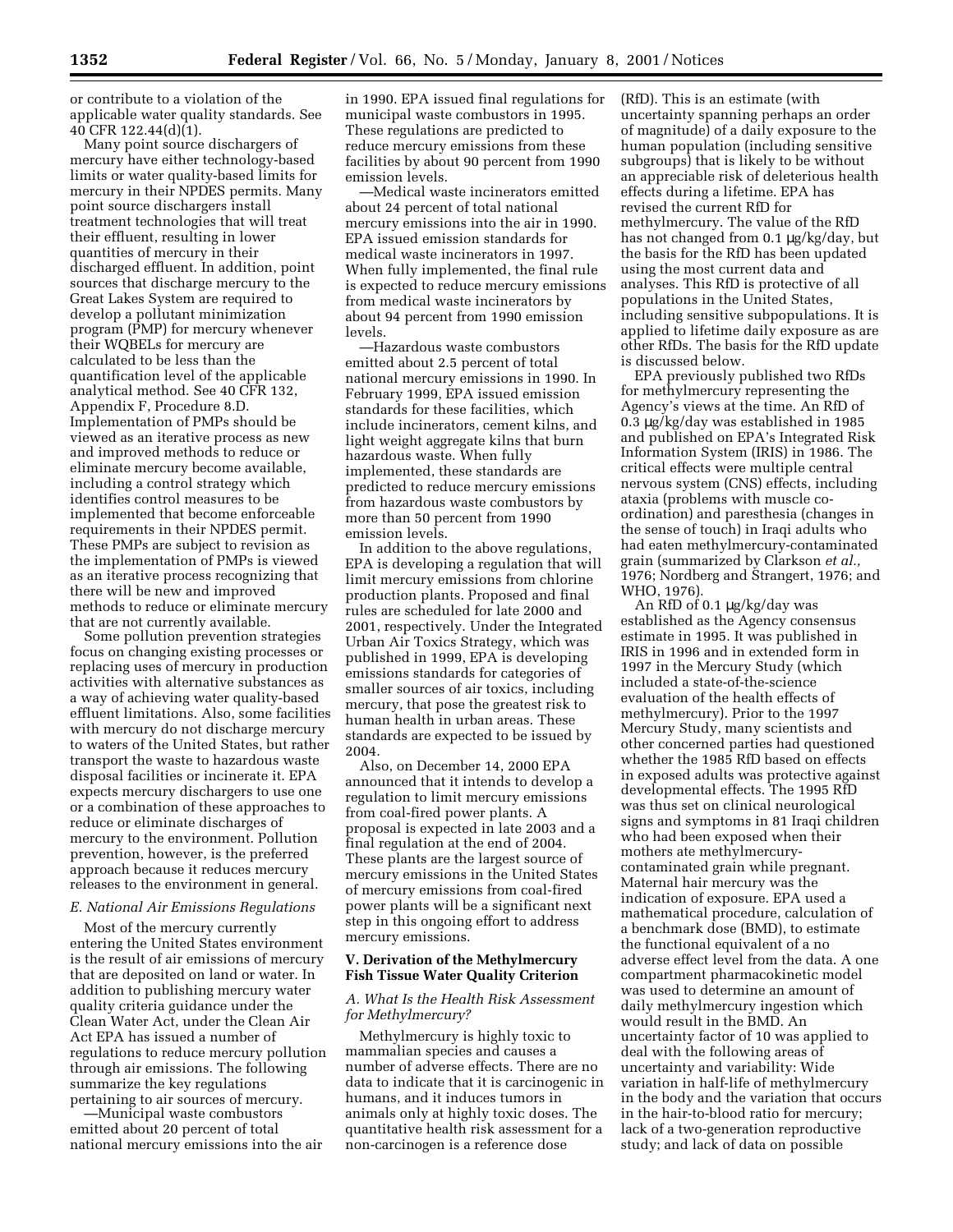chronic manifestations of the adult effects.

Since 1997 there has been continuing discussion in the scientific community as to regarding the level of human exposure to methylmercury that is likely to present no appreciable risk of adverse health effects. Congress directed EPA through the House Appropriations Report for FY99 to contract with the National Research Council (NRC) to evaluate the data on the health effects of methylmercury, with emphasis on data available after the 1997 Mercury Study. NRC was to provide recommendations on issues relevant to the derivation of an appropriate RfD for methylmercury. EPA received the NRC report *Toxicological Effects of Methylmercury* in July, 2000 (NRC, 2000). EPA has thoroughly reviewed this document and generally concurs with the NRC findings and recommendations. Based on the NRC report, EPA has revised the RfD for methylmercury. A draft EPA RfD document was submitted for external scientific review in late October 2000; at the same time it was circulated for comment to other Federal Agencies through the Committee on Environment and Natural Resources (CENR) and Office of Science and Technology Policy (OSTP). See the **ADDRESSES** section of this Notice to obtain a copy of the RfD peer review report from the Water Docket. A public scientific review meeting was held November 15, 2000; the final peer review report was delivered to EPA on December 7, 2000. See the **ADDRESSES** section of today's Notice to inspect the peer review report in the Water Docket. The draft RfD document was revised to reflect the scientific critique received from the peer review, and it is now available as the risk assessment chapter in the water quality criterion document for methylmercury.

The revised RfD was derived to be protective of the population (including sensitive subgroups) against the many adverse health effects associated with methylmercury exposure. Most data are on neurotoxicity, particularly in developing organisms; there is a substantial amount of data on effects of methylmercury on human development. The brain is considered to be the most sensitive target organ for which there are data suitable for derivation of an RfD.

The NRC report and EPA's review considered human epidemiological, longitudinal developmental studies from the Seychelles Islands, the Faroe Islands, and New Zealand in assessing the quantitative risk from mercury exposure. These are all studies wherein effects were measured in children of

mothers exposed to methylmercury through consumption of fish and seafood. The Seychelles study showed no evidence of impairment related to methylmercury exposure, while both the Faroe Islands and New Zealand studies found dose-related adverse effects on a number of neuropsychological endpoints. The Faroe Islands study is the larger of the latter two studies and has been extensively peer reviewed. EPA has used the Faroe Islands study for derivation of the RfD. A BMD was chosen as the most appropriate method of quantifying the dose-effect relationship. The BMD EPA used is the lower limit (BMDL) on a 5% effect level obtained by applying a K power model  $(K \geq 1)$  to dose-response data based on mercury measured in cord blood.

There are several endpoints which are sensitive measures of methylmercury effects in the Faroese children. EPA considered the recommendations of the NRC and our external peer review panel in coming to a decision as to the appropriate endpoint. The NRC recommended the use of a BMDL of 58 ppb mercury in cord blood from the Boston Naming Test (BNT). This is a test in which the subject is shown drawings and is asked to name what they depict. The BNT score is related to language ability, assessing word formulation and word retrieval. NRC considered the score from the whole cohort to be the most sensitive, reliable endpoint. The NRC noted that the scores for the Continuous Performance Test (CPT) gave a lower BMDL, 46 ppb mercury in cord blood, but that these results were from a smaller number of children (there had been test administration problems in one year of the study).

The external peer panel disagreed with the NRC choice. They felt that the BNT scores showed an effect of concomitant PCB exposure in some analyses. They preferred a PCB-adjusted BMDL of 71 ppb mercury in cord blood for the BNT. A difficulty with this choice is that this BMDL is based on scores from only about one-half of the total cohort.

EPA prepared a comparison of the NRC and peer reviewer recommended approaches; this analysis also includes BMDLs from mercury-associated Faroese endpoint, results of the NRC integrated analysis and geometric means of four scores from the Faroes. The table of comparisons can be found in the methylmercury water quality criterion document. When one completes the dose conversion and applies an uncertainty factor (see paragraphs below), the calculated RfD values converge at the same point: 0.1 µg/kg/

day. Rather than choosing a single measure for the RfD critical endpoint, EPA considers that this RfD is based on several scores. These test scores are all indications of neuropsychological processes which are involved with the ability of a child to learn and process information. In the *Water Quality Criterion for the Protection of Human Health: Methylmercury*, EPA uses the NRC recommended BMDL of 58 ppb mercury in cord blood as an example in the dose conversion and RfD calculation.

The BMDL of 58 ppb mercury in cord blood was converted to an ingested daily dose using a one-compartment pharmacokinetic model similar to that used in the Mercury Study. The ingested daily dose at the benchmark dose is 1 µg/kg per day.

In the water quality criterion guidance for methylmercury, EPA discusses several sources of variability and uncertainty in its estimate and chose an uncertainty factor of 10. This was based on a factor of 3 for pharmacokinetic inter-individual variability (particularly methylmercury half-life and uncertainty concerning the relationship between cord and maternal blood mercury concentrations). An additional factor of 3 was applied for pharmacodynamic variability and uncertainty. EPA also describes additional areas of concern including inability to quantify long-term sequelae; concern for effects that may be observed at exposures below the BMDL; and lack of a two-generation reproductive effects assay. Given the over all robustness of the data base for methylmercury, EPA considered that a composite uncertainty factor of 10 was sufficient; this conclusion was affirmed by the external peer review panel.

The resulting RfD for methylmercury is, thus, 0.1 µg/kg per day. This RfD is applied to lifetime daily exposure for all populations in the United States, including sensitive subpopulations.

## *B. How Are Mercury Exposure and Relative Source Contribution Assessed?*

The exposure assessment and estimate of the relative source contribution (RSC) for methylmercury follows the recently published 2000 Human Health Methodology. When an AWQC is based on noncarcinogenic effects, anticipated exposures from sources other than drinking water and freshwater/estuarine fish and shellfish ingestion are taken into account so that the entire RfD is not apportioned to drinking water and freshwater/estuarine fish and shellfish consumption alone. The amount of exposure attributed to each source compared to total exposure is referred to as the RSC. The RSC is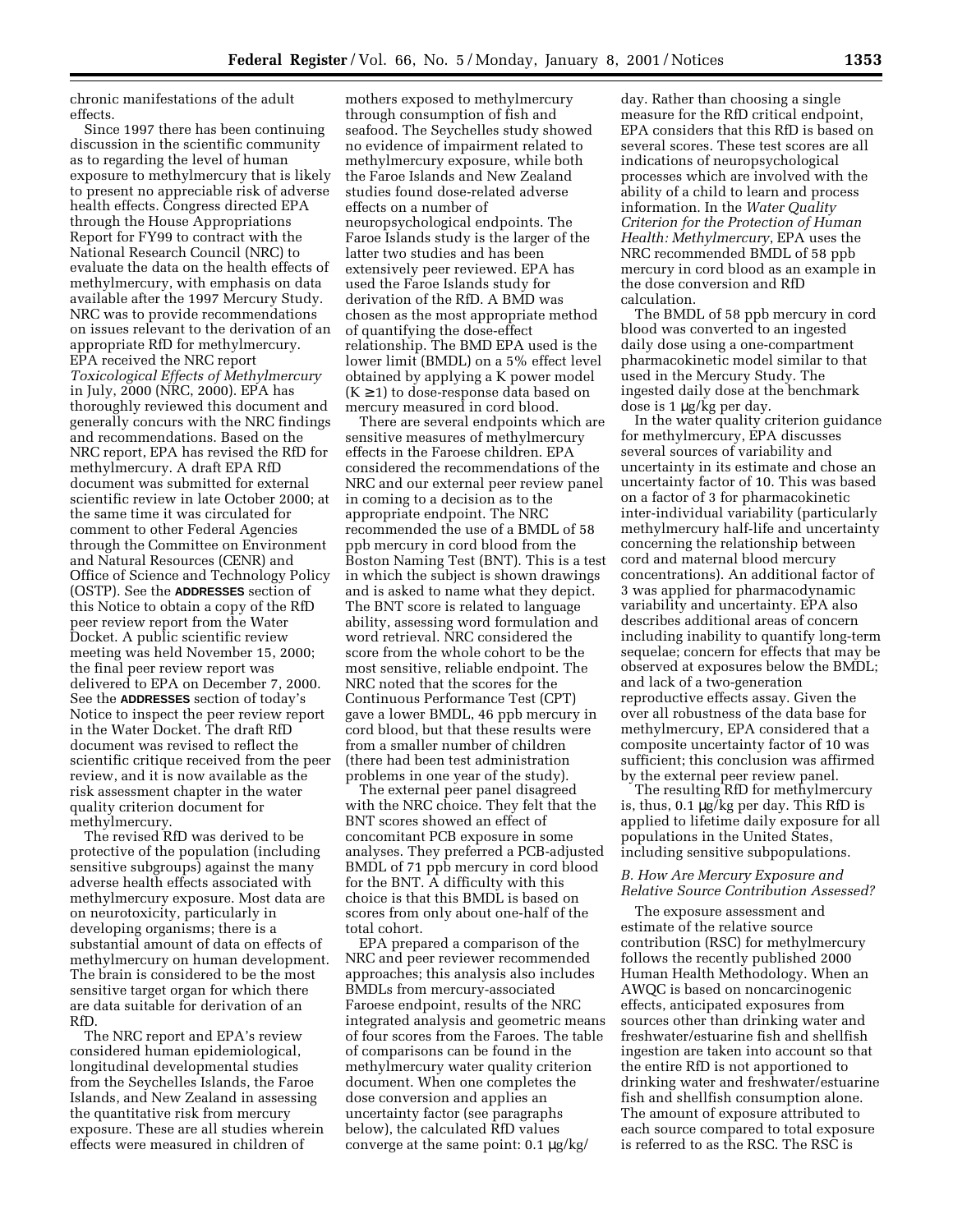used to adjust the RfD to ensure that the water quality criterion is protective enough, given the other anticipated sources of exposure. Detailed discussion of the RSC method is described in the 2000 Human Health Methodology.

The method of determining the RSC differs depending on several factors: (1) The magnitude of total exposure compared with the RfD; (2) the adequacy of data available; (3) whether more than one criterion is to be set for methylmercury; and (4) whether there is more than one significant exposure source for the chemical and population of concern. The population of concern, sources of methylmercury exposure, and estimates of exposure and the RSC for the identified population are discussed in detail in the 2001 methylmercury water quality criterion document.

The population basis for the exposure estimate are adults in the general population. The health risk measure, the RfD, is intended to be protective of the whole population, including sensitive subpopulations. This is not a developmental RfD *per se*; even though the critical endpoint was neurotoxic effects observed in children, application of the RfD is not restricted to pregnancy only, or to developmental periods only.

The exposure assessment section of the 2001 methylmercury water quality criterion document characterizes the sources of methylmercury exposure in environmental media, provides available information on levels of occurrence, and provides estimates of intake from the relevant sources. Specifically, the evaluation includes estimates of methylmercury in ambient surface water, drinking water, fish, nonfish foods, air, soil and sediment.

As discussed in the 2000 Human Health Methodology, the Agency's RSC policy approach allows for use of a subtraction method to account for other exposures when one health-based water quality criterion is relevant for the chemical in question. In this circumstance, other sources of exposure can be considered ''background'' and can be subtracted from the RfD. Such is the case with methylmercury; that is, there are no health-based criteria, pesticide tolerances, or other regulatory activities to apportion with the alternate percentage approach (see discussion in the 2000 Human Health Methodology).

The assessment of human exposure in the methylmercury water quality criterion document includes estimates from multiple media sources. Based on available data, human exposures to methylmercury from all media sources except freshwater/estuarine and marine fish are negligible, both in comparison to exposures from fish and compared to

the RfD. Estimated exposure from ambient water, drinking water, non-fish dietary foods, air, and soil are all, on average, at least several orders of magnitude less than those from freshwater/estuarine fish and shellfish intakes. In units of µg/kg-day, non-fish sources of intake are in the range of  $10^{-5}$  to  $10^{-9}$  µg/kg-day for adults in the general population (USEPA, 2001). The combined methylmercury exposure intakes from water ingestion, non-fish diet, air, and soil represent approximately 0.07 percent of total estimated exposure to methylmercury (less than  $\frac{1}{100}$  of one percent of the RfD). Therefore, these exposures were not factored into the RSC.

Ingestion of marine fish is a significant contributor to total methylmercury exposure. This intake has been accounted for in the derivation of the fish tissue water quality criterion value. The estimate of marine fish methylmercury exposure is based on data available primarily from the National Marine Fisheries Survey. See the exposure section of the 2001 methylmercury water quality criterion document. Species-specific mean concentrations of methylmercury in marine fish and shellfish were used to estimate daily exposure from methylmercury. A consumptionweighted mean concentration of methylmercury for all marine fish and shellfish was then calculated by EPA (USEPA 2001) based on the mean consumption rates from the *United States Department of Agriculture's Continuing Survey of Food Intake by Individuals (CSFII) 1994–1996* (USDA 1998). The CSFII 1994–1996 consumption rates are also the source of EPA's recommended intake rates for freshwater/estuarine fish. Detailed discussion of this procedure is included in the methylmercury water quality criterion document (USEPA, 2001). Following the Mercury Study (USEPA, 1997a), 100 percent of the mercury in marine fish was assumed to be present as methylmercury. The estimated weighted-average methylmercury concentrations in marine fish is 0.157 mg methylmercury/kg fish tissue, and the estimated average exposure to methylmercury from marine fish is 2.7  $\times$  10<sup>-5</sup> mg methylmercury/kg fish tissue-day. This exposure represents almost 30 percent of the RfD.

As indicated above, the RSC from marine fish has been calculated with an assumed average intake of 12.46 gm/day of marine fish based on the CSFII, for all respondents aged 18 and over. The Mercury Study (USEPA, 1997a) indicates that in the general population of fish consumers, those that consume

freshwater/estuarine species of fish are also consumers of marine species of fish and shellfish. EPA has, therefore, made the same assumption in the derivation of the methylmercury fish tissue residue water quality criterion. EPA's recommended default fish intake rate to protect the general population of consumers of freshwater/estuarine fish is 17.5 grams/day. This value is the 90th percentile from the CSFII 94–96 survey (USEPA, 2000f). As described in the 2000 Human Health Methodology, the Agency selected this default intake rate as protective of a majority of the population. The recommended body weight for the general adult population used in this estimate is 70 kg (USEPA, 2000a). While EPA acknowledges that consumers of freshwater/estuarine fish are also typically consumers of marine fish, EPA does not believe that the highend consumer of freshwater/estuarine fish is also a high-end consumer of marine fish. EPA believes that it is more appropriate, and a reasonably conservative assumption, to use a central tendency intake rate (approximately 12.5 grams/day) for the marine fish component of the RSC estimate.

For deriving the fish tissue water quality criterion for methylmercury, the mean daily exposure estimate from ingestion of marine fish for adult consumers in the general population (which is also protective of the developmental endpoint),  $2.7 \times 10^{-5}$ mg/kg-day, is used for the RSC in the subtraction approach to calculate the methylmercury fish tissue water quality criterion.

### *C. How Is the Methylmercury Water Quality Criterion Calculated?*

The derivation of a methylmercury water quality criterion requires a human health risk assessment (*e.g.,* an RfD), exposure data (*e.g.,* the amount of pollutant ingested or inhaled per day), and data about the target population to be protected. The equation for calculating the methylmercury fish tissue residue water quality criterion for the protection of human health is:

$$
TRC = \frac{BW \times (RfD - RSC)}{\sum_{i=2}^{4}FI_i}
$$

Where:

- TRC = Fish tissue residue criterion (mg methylmercury/kg fish tissue) for freshwater and estuarine fish and shellfish
- RfD = Reference Dose (based on noncancer human health effects). For methylmercury it is 0.0001 mg/ kg BW-day (0.1 µg/kg BW-day)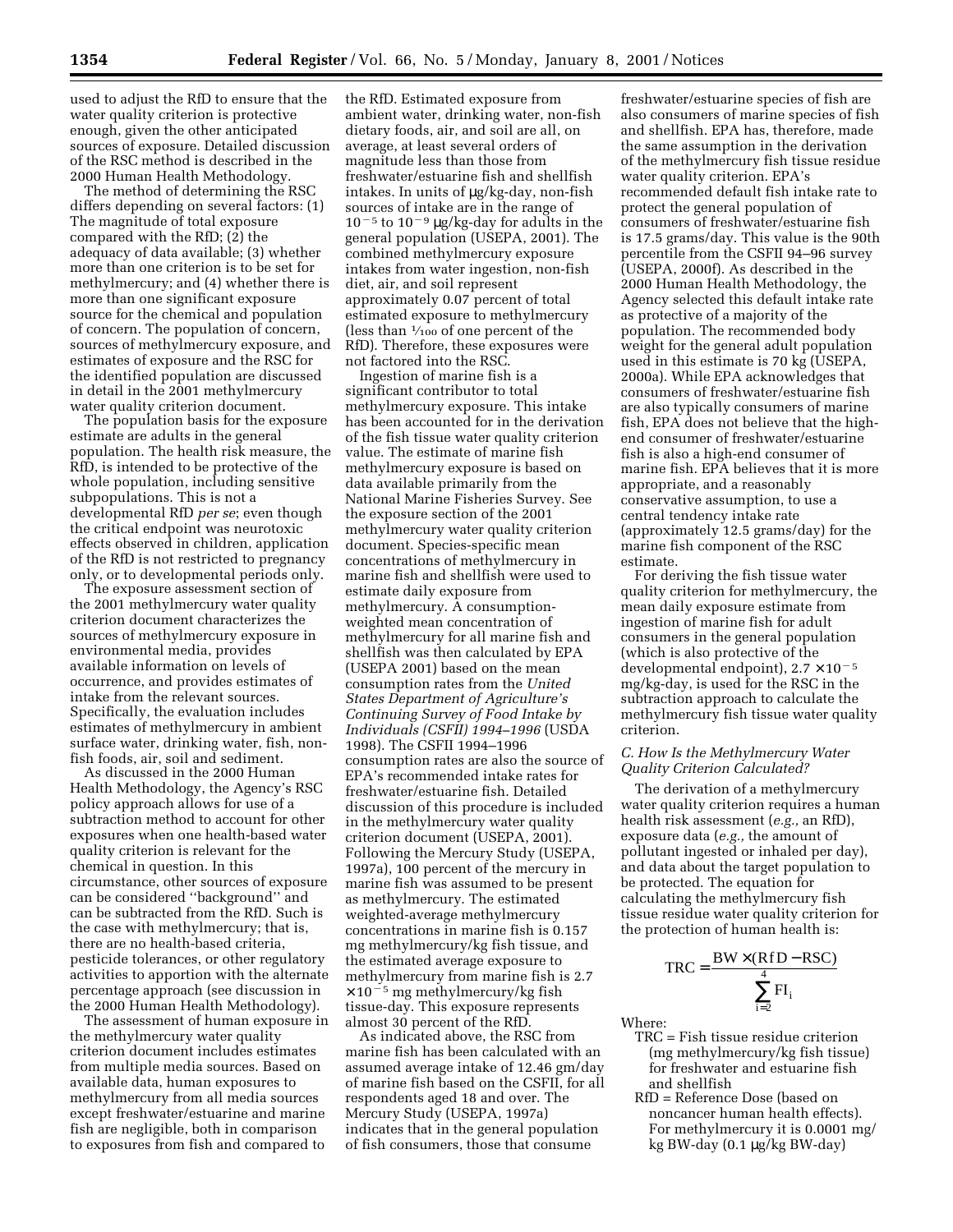- RSC = Relative source contribution (subtracted from the RfD to account for marine fish consumption) estimated to be  $2.7 \times 10^{-5}$  mg/kg BW-day
- BW = Human body weight default value of 70kg (for adults)
- FI = Fish intake at trophic level (TL)  $i$  ( $i = 2, 3, 4$ ); total default intake is 0.0175 kg fish/day for general adult population. Trophic level breakouts for the general population are: TL2  $= 0.0038$  kg fish/day; TL3  $= 0.0080$ kg fish/day; and  $TL4 = 0.0057$  kg fish/day.

This equation is the same equation used in the 2000 Human Health Methodology to calculate a water quality criterion for a noncarcinogenic pollutant, but is rearranged to solve for a protective concentration in fish tissue rather than in water. Thus, it does not include a BAF or drinking water intake value (as discussed above, exposure from drinking water is negligible). When all of the numeric values are put into the generalized equation, the Tissue Residue Criterion = 0.3 mg methylmercury/kg fish (rounded to one significant digit from 0.292 mg methylmercury/kg fish tissue). This is the concentration in fish tissue that should not be exceeded based on a total fish and shellfish consumptionweighted rate of 0.0175 kg fish/day (17.5 g/day). On a site-specific or local level, States and authorized Tribes can chose to apportion all of the 0.0175 kg fish/ day to the highest trophic level consumed for their population or modify it based on local or regional consumption patterns. EPA strongly encourages States and authorized Tribes to develop a water quality criterion for methylmercury using local or regional data over the default values if they believe that such a water quality criterion would be more appropriate for their target population.

### **VI. How Can the Fish Tissue Residue Water Quality Criterion Be Related to a Mercury Concentration in Water?**

EPA recognizes that a State's water quality criterion in the form of a fish tissue residue value may pose implementation challenges under traditional water quality based control programs. Under a water quality-based approach to controlling pollutants, NPDES permit compliance with water quality standards is usually determined by comparing the allowable concentration of a pollutant in the water column to the actual pollutant concentration measured in the water column over some specific period of time. Mechanisms to control pollutants in waterbodies usually involve

determining the allowable discharge load to a waterbody by conducting TMDL and waste load allocation (WLA) calculations. The traditional approach for monitoring, measuring compliance, and ultimately controlling the discharge of a pollutant is based on the concentration of the pollutant in water; thus, a mechanism is needed to relate concentrations of methylmercury in fish tissue to concentrations in water. EPA has provided three recommended approaches in order to relate the methylmercury fish tissue water quality criterion to concentrations of mercury in water. Each approach has its own advantages, limitations, and uncertainties as discussed below.

EPA's preferred approach for relating a concentration of methylmercury in fish tissue to a concentration of mercury in ambient water is to derive sitespecific BAFs based on water and fish collected in the waterbody of concern. This recommendation is consistent with EPA's bioaccumulation guidance contained in the 2000 Human Health Methodology. Furthermore, this recommendation is consistent with the views expressed by the methylmercury BAF peer reviewers. See the Addresses section of today's Notice to obtain peer review responses from the Water Docket. EPA prefers the use of sitespecific BAFs because they inherently incorporate the net effects of the biotic and abiotic factors at a particular location that can affect bioaccumulation in the aquatic food chain, and thus provide an accurate accounting of the uptake of methylmercury. When sampling fish and water to derive a sitespecific BAF, one needs to consider how best to sample so that issues such as seasonal variability in fish exposure to methylmercury, spacial variability, and fish size are taken into account. These issues and others should also be assessed in relation to the fish consumption patterns of the exposed human population. EPA expects to publish specific guidance for deriving field-measured site-specific BAFs in late 2001. However, until then the recently published procedures in the 2000 Human Health Methodology for deriving BAFs can be used as a general guide. In addition, the *Bioaccumulation Technical Support Document* (TSD) for the 2000 Human Health Methodology (expected to be published in late 2001) will provide additional information and guidance on deriving site-specific BAFs.

Another approach for deriving methylmercury BAFs is to use a bioaccumulation model. Most bioaccumulation models are generally process-based or mechanistic type mathematical models that are meant to

represent what occurs in nature. At this time, the general science of bioaccumulation modeling, especially for mercury, is not advanced to the stage where models are readily available and applicable to all types of pollutants and aquatic systems. Three examples of mechanistic-type bioaccumulation models are: the Mercury Cycling Model (Tetra Tech, 1999); EPA's aquatic food chain model AQUATOX (USEPA, 2000g); and the Quantitative Environmental Analysis food chain model QEAFDCHN (QEA, 2000). There are only a few models that might be used to predict methylmercury bioaccumulation. Such models generally have not been widely used and have only been applied to mercury in a few aquatic ecosystems under specific environmental conditions. Of the examples listed above, only the Mercury Cycling Model was developed solely for mercury. The others have been generally developed for nonionic organic chemicals that bioaccumulate. They might be applied to mercury with substantial modifications. Most bioaccumulation models are based upon a chemical mass balance approach for fish or other aquatic organisms, which requires considerable understanding of mercury loadings to the environment and how mercury moves through the environment. Each model results in a BAF with some level of uncertainty. None of the example models can predict bioaccumulation without considerable site-specific information and at least some degree of calibration to the waterbody of interest, and in some cases considerable modification of the model. The amount and quality of data required for proper model application may equal or exceed that necessary to develop a site-specific methylmercury BAF. Other types of models could also be used if they are scientifically defensible. Regardless of the type of model, if a model is chosen, the issues discussed in the bioaccumulation guidance contained in the 2000 Human Health Methodology should be carefully considered. The derivation of sitespecific parameters used in the model should also be documented, and some indication given of the uncertainty surrounding the BAFs predicted by the model.

EPA acknowledges that derivation of site-specific field-measured BAFs may not be feasible in all situations. Therefore, in the absence of site-specific methylmercury bioaccumulation data, a possible third approach is to use EPA's empirically derived draft methylmercury BAFs. As previously discussed, as part of initial efforts to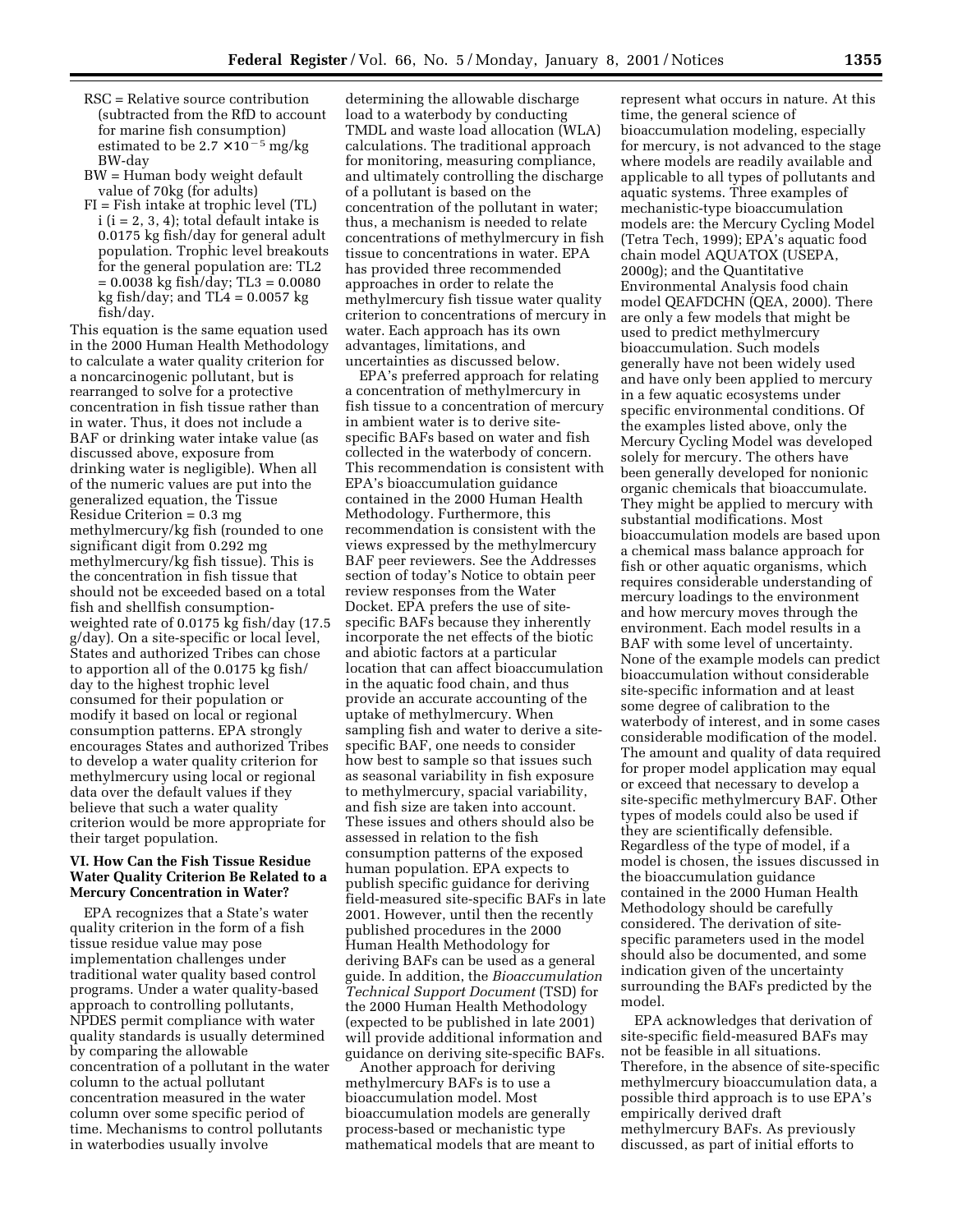derive a water column-based section 304(a) water quality criterion, EPA used the Agency's BAF guidance in the 2000 Human Health Methodology and BAF

methods in Volume III, Appendix D of the Mercury Study to develop draft empirically derived BAFs from field data collected across the United States

and reported in the open literature. The empirically derived BAFs are listed by trophic level in Table 1.

| TABLE 1.-EMPIRICALLY DERIVED BAFS FOR METHYLMERCURY |  |  |  |
|-----------------------------------------------------|--|--|--|
|-----------------------------------------------------|--|--|--|

|            | <b>BAF</b><br>trophic<br>level 2 | <b>BAF</b> trophic<br>level 3 | <b>BAF</b> trophic<br>level |
|------------|----------------------------------|-------------------------------|-----------------------------|
| <b>BAF</b> | 160,000                          | 680.000                       | 2,700,000                   |

The BAF peer reviewers expressed concerns about the predictive capability of these draft BAFs and about using them to derive a section 304(a) water quality criterion for methylmercury that would be accurately protective for waterbodies across the nation. However, EPA believes that the methylmercury BAFs in Table 1 are sufficiently predictive of bioaccumulation to be used in implementing a fish tissue based methylmercury water quality criterion in a State's or authorized Tribe's water quality standards in the absence of any other site-specific bioaccumulation data. Thus, EPA will consider water quality standards implementation approaches that use these empirically derived BAFs. EPA recognizes that these methylmercury BAF values are not entirely representative of the methylmercury bioaccumulation potential in all waterbodies across the United States, and they may over- or underestimate site-specific bioaccumulation potential. There is uncertainty in using these BAFs as they collapse a very complex nonlinear process into a simplistic and linear approach to predicting bioaccumulation and assume that the biotic and abiotic process affecting mercury fate and bioaccumulation are similar across different waterbodies. The decision to publish these empirically derived BAFs is an Agency

risk management decision made based on the need for a mechanism to relate a fish tissue concentration of methylmercury to a water column concentration. EPA has selected the geometric mean of the field-measured BAFs obtained from the open literature as the empirically derived BAFs for each trophic level. EPA believes the geometric mean is the central tendency value that best represents the wide range of environmental and biological conditions present in the waters of the United States. Choosing a value near the extremes of the distribution (*e.g.*, 10th or 90th percentile) may introduce an unacceptable level of uncertainty into the CWA goal of protecting public health. Furthermore, EPA believes a geometric mean is most appropriate because the underlying processes of methylmercury bioaccumulation are more likely multiplicative than additive.

Other empirical, modeling, or newly developed bioaccumulation prediction approaches may be used to relate concentrations of methylmercury in fish tissue to concentrations of methylmercury in water, provided the approach is scientifically defensible and adequately documented.

In addition to using BAFs to relate concentrations of methylmercury in fish tissue to methylmercury concentrations in water, a factor is needed to translate methylmercury in water to its total mercury equivalent. NPDES permits and

other water quality-based pollution control activities are traditionally based on the total concentration of the inorganic metal form, not the dissolved organic form. Many of the issues surrounding the uncertainty in predictability and transferability of methylmercury BAFs across different waterbodies also pertain to relating methylmercury in water to a given total mercury concentration. As with BAFs, EPA's preferred approach for translating between total and methylmercury is for States and authorized Tribes to measure total mercury and methylmercury and in the waterbody of interest. However, EPA will consider standards implemented with empirically derived translators. As part of exercise to develop draft methylmercury BAFs, EPA derived methylmercury-to-total mercury translator factors for rivers/ streams and lakes. Like the BAFs, the methylmercury-to-total mercury translators were empirically derived based on water data collected in the field from a variety of locations across the United States. Depending on the available mercury water data, more than one translation may be necessary to translate to the total concentration of mercury in ambient waters. Table 2 lists the translator factors that could be used to translate between methylmercury and mercury in ambient surface waters in the absence of any site-specific data.

### TABLE 2.—SUMMARY OF MERCURY TRANSLATORS

| Translation | Lakes and<br>reservoirs <sup>1</sup> | Rivers and<br>streams <sup>1</sup> |
|-------------|--------------------------------------|------------------------------------|
|             | 0.60                                 | 0.37                               |
|             | 0.032                                | 0.014                              |
|             | 0.61                                 | 0.49                               |

<sup>1</sup> Values are from Section II, Table 15, of the EPA internal draft report National Bioaccumulation Factors for Methylmercury, available from the Water Docket.

## **VII. What Is the Relationship Between Fish Advisories and the Fish Tissue Residue Water Quality Criterion?**

A majority of States and authorized Tribes with fish advisory programs have adopted a risk-based approach to

developing fish advisories that is similar to the approach recommended in EPA's *Guidance for Assessing Chemical Contaminant Data for Use in Fish Advisories* (EPA 2000 e, h). However, due to variations in State and Tribal fish advisory programs, some States and

Tribes may not be adequately warning the public of health risks. A small number of States continue to use fish consumption advisory approaches that are considered by EPA to be inadequate for protecting public health. The use of these approaches may lead to significant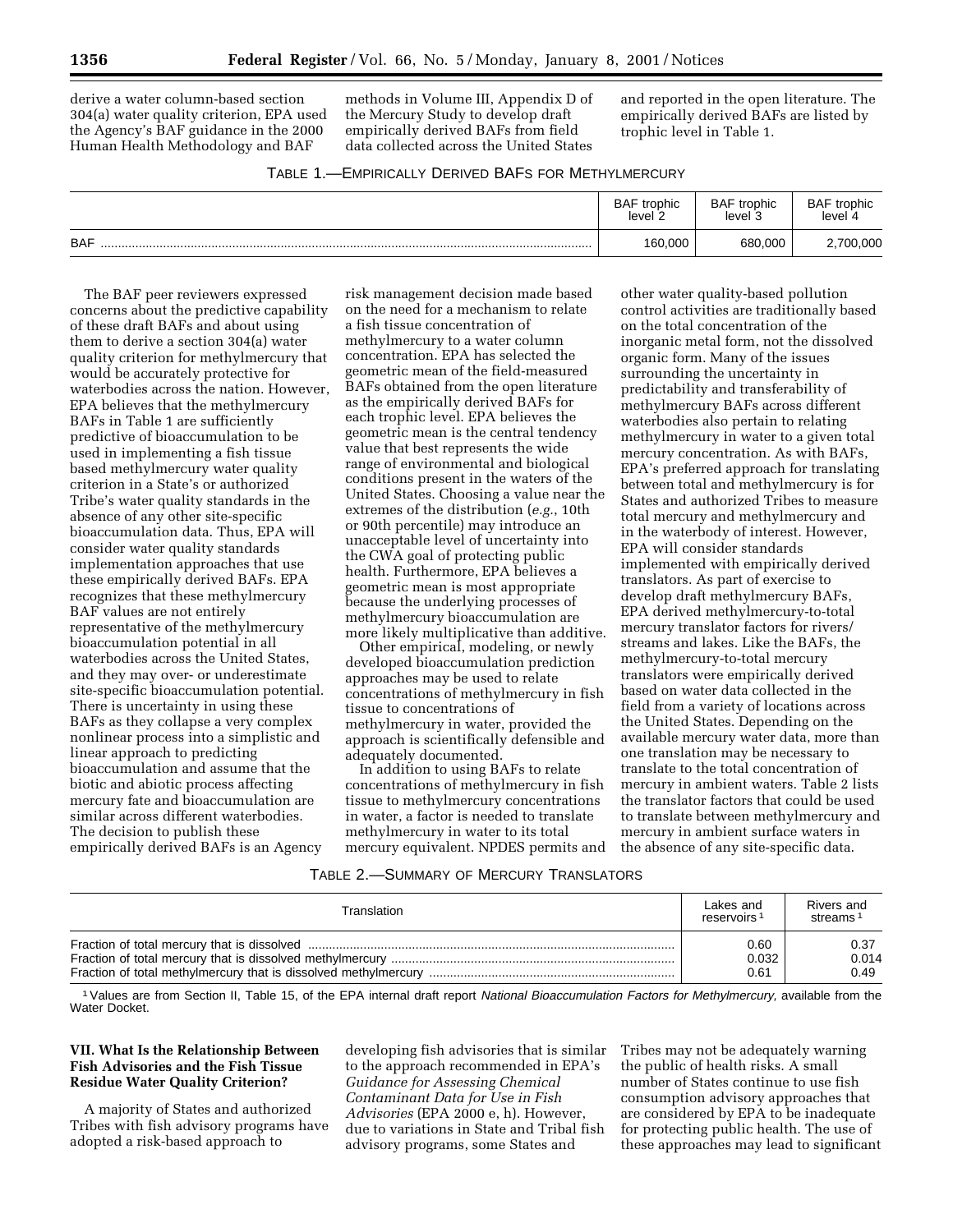increased health risks for people consuming fish harvested from contaminated local waters. Such approaches include the inappropriate use of Action Levels and Tolerances developed by EPA and the Food and Drug Administration. These are appropriate for use in the commercial market place, but are considered to be inappropriate for establishing local advisory needs and should not be used for that purpose.

Both today's section 304(a) human health water quality criterion guidance for methylmercury and EPA's recommended fish consumption limit for mercury (which EPA encourages States and authorized Tribes to use as guidance in setting fish advisories) are meant to protect humans from consumption of mercury-contaminated fish. The procedures for deriving these two values are consistent with each other, but in deriving the section 304(a) methylmercury water quality criterion, EPA used an RSC of 2.7  $10^{-5}$  mg/kg-day to account for exposure from nonfreshwater and non-estuarine fish. See section IV.B of today's Notice. The guidance for setting fish consumption limits (USEPA, 2000e) also discusses using an RSC to account for exposures other than noncommercially caught fish, but does not specifically require this to be done. The RSC guidance in the 2000 Human Health Methodology provides more detail and specific quantitative procedures to account for other exposure pathways. EPA recommends that States and authorized Tribes consider using an RSC to account other sources of mercury exposure when deriving a fish consumption limit and setting a fish advisory for mercury.

### **VIII. How Does EPA Suggest Implementing the Methylmercury Water Quality Criterion?**

EPA encourages States and authorized Tribes to adopt the fish tissue residue water quality criterion for methylmercury outlined in this notice into their water quality standards to protect CWA section 101(a) designated uses related to human consumption of fish. This recommended water quality criterion reflects the most current and best science. EPA recognizes and emphasizes that States and authorized Tribes will need additional, specific procedures and water quality program guidance in order to implement water quality criteria they adopt based on this guidance. These procedures include, but are not necessarily limited to: (1) An analytical method for detecting and measuring concentrations in fish and water; (2) a field sampling plan for collecting fish and protocols for

laboratory analysis and data interpretation; (3) a procedure for translating methylmercury concentrations in fish to total mercury concentrations in ambient surface water or effluent; (4) data quality objectives and associated procedures for determining attainment of the water quality criterion and status of designated use impairment based on fish residue data; (5) harmonization with fish consumption advisory programs, (6) procedures for determining the need for a water quality-based effluent limit (WQBEL) in NPDES permits for point source discharges of mercury; (7) procedures for developing and implementing WQBELs for NPDES permits; and, (8) procedures for developing targets for TMDL load and waste load allocations.

To help States and authorized Tribes adopt the recommended section 304(a) water quality criterion for methylmercury as part of their standards, and to implement those standards, EPA plans to begin development implementation procedures and guidance documents by the end of 2001. These will be part of a broad national implementation policy for this water quality criterion. The implementation policy will be developed with consideration of the draft Mercury Action Plan submitted for public comment in 1998 and expected to be revised soon. EPA expects States and authorized Tribes to adopt new or revised human health mercury water quality criteria and to use the procedures and guidance contained in the forthcoming implementation policy to adopt their water quality criteria within five years from today's publication. EPA generally believes that five years from the date of EPA's publication of new or revised section 304(a) water quality criteria guidance is a reasonable time by which States and Tribes should take action to adopt new or revised water quality criteria necessary to protect the designated uses of their waters. See 63 FR 68353.

EPA recently published a new analytical method (method 1631) for detecting and measuring total and dissolved mercury in water and fish samples (USEPA, 1999b). This method is approximately 400 times more sensitive than EPA's previously recommended analytical method and is capable of measuring mercury concentrations well into the ranges identified in this notice for fish concentrations as well as those anticipated for associated water concentrations (detection limit of 0.2 ng/L in water). This method determines the amount of total mercury, not

methylmercury, in water and fish. This will likely result in a substantial increase in the number of point source discharges of mercury needing WQBELs in their NPDES permits.

Among the many issues associated with implementation, State and Tribal water quality managers will need to identify which species to target for sampling, determine sample compositing procedures and frequency of sampling, and relate sampling and analysis procedures to the consumption patterns intended for protection by the water quality criterion. The Agency has published guidance on field sampling and analysis as part of the package of guidance to States and Tribes for issuing fish consumption advisories. EPA anticipates that this guidance will also be useful for implementing State or Tribal water quality criterion for methylmercury based on today's criterion guidance.

Three translations are necessary to relate the methylmercury water quality criterion for fish tissue expressed in this notice to a total mercury concentration in ambient water or effluent, for NPDES or TMDL purposes. The first translation is to determine the fraction of measured mercury in fish that is methylmercury. Although this can vary in practice, the methylmercury fraction is typically very high in freshwater and estuarine fish, and approaches 100 percent for higher trophic level organisms. The second translation is from methylmercury in fish to methylmercury in water. As discussed in detail above, the best means of determining this relationship is through site-specific analysis of bioaccumulation patterns. The third translation is from methylmercury in water to total mercury in water. As with the BAFs, the preferred method to do this translation is to measure the concentrations of methylmercury and total mercury in ambient water.

As mentioned, EPA believes an implementation policy is necessary that addresses recommendations for establishing sampling protocols and determining attainment of State or Tribal methylmercury water quality criterion, NPDES permitting and TMDL development, and source management and control strategies. For example, the water quality standards portion of this policy would address issues such as how the water quality standards variance and use attainability analysis processes could be used to address legacy contaminants. Also, EPA expects that, as a result of this revised methylmercury water quality criterion, together with the more sensitive method for detecting mercury, there will be an increase in the number of waterbodies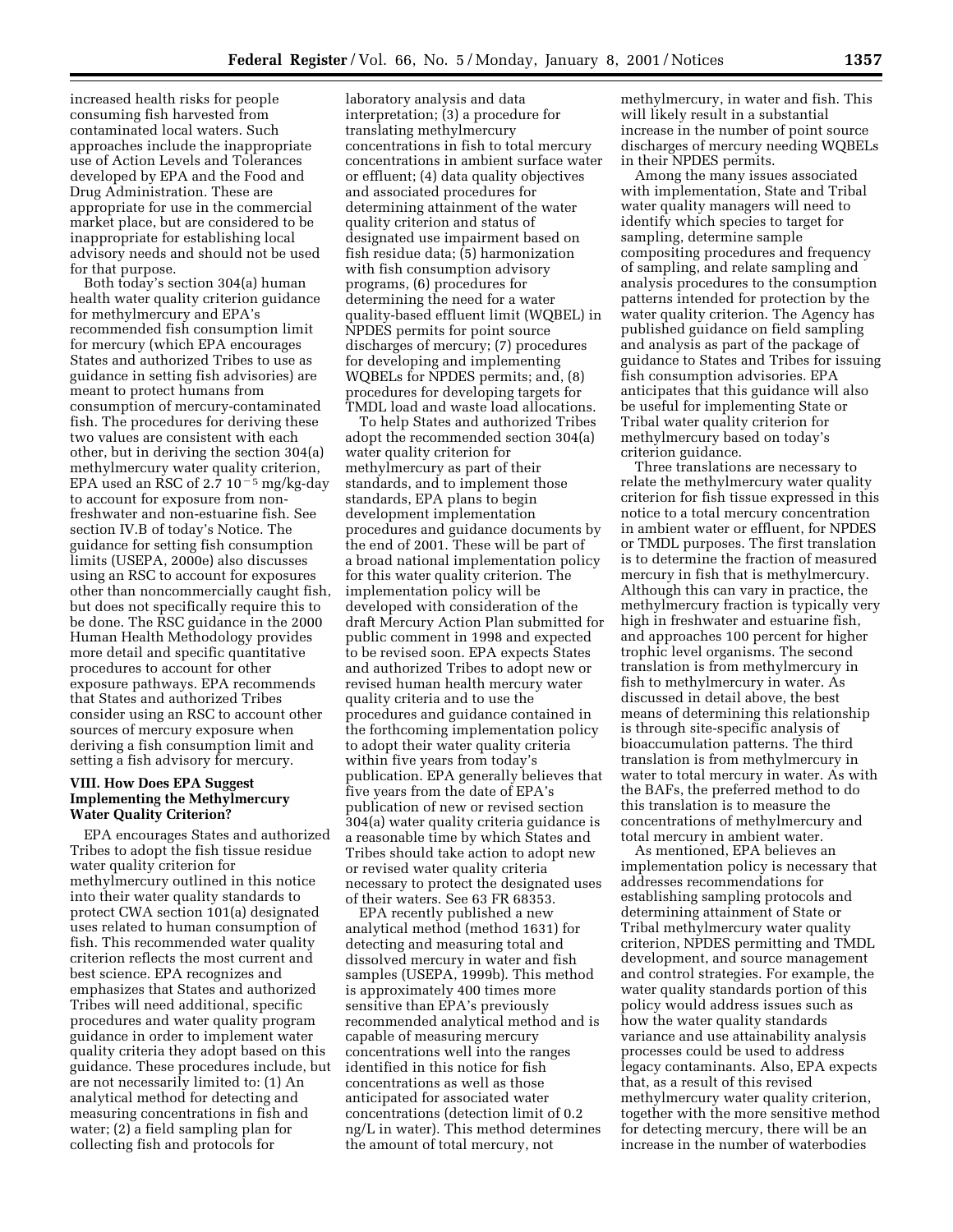reported on State 303(d) lists as impaired due to mercury contamination. Thus, the policy would also discuss approaches for managing the development of TMDLs for waterbodies impaired by mercury. This would include approaches for addressing waterbodies where much of the mercury is from atmospheric sources, and how TMDLs can take into account ongoing efforts to address sources of mercury, such as programs under the Clean Air Act and pollution prevention activities.

The policy would also address numerous issues associated with point source discharges of mercury such as determining the need for a WQBEL in NPDES permits and, where needed, developing and implementing those limits. EPA intends to take the following factors or assumptions into account when it addresses these issues: the unique properties of mercury; EPA's expectation that there will likely be a substantial increase in the number of point source discharges needing WQBELs as a result of the new more sensitive method; and, in most cases, the relatively small contribution from point source discharges to the total loadings of mercury to a waterbody.

Given the ongoing atmospheric sources of mercury and the long-term cycling of mercury in the environment, the most effective means of protecting public health for the next few decades will continue to be the issuance of fish consumption advisories by State and Tribal authorities, to ensure the public knows what level of fish consumption from specific waters is safe. EPA also emphasizes that the science underlying today's recommended section 304(a) water quality criterion is sound and recommends that States and authorized Tribes consider using an appropriate RSC in establishing and issuing fish consumption advisories as described in the fish advisory guidance (USEPA, 2000e). However, effective source control and management programs need to be initiated and developed in the coming few years to begin the long-term process of recovery from the widespread mercury contamination evident in our aquatic environments, with the goal of reducing mercury contamination so that fish consumption advisories can be removed.

EPA believes that flexibility may be appropriate as water quality standards based on today's methylmercury water quality criterion are implemented. Today's notice serves as an initiation of dialogue with stakeholders on recommended approaches for using today's section 304(a) water quality criterion guidance and managing mercury contamination in the aquatic

environment. EPA is interested in obtaining information, views, suggestions, and innovative approaches from the public. EPA is particularly interested in specific examples or model approaches for management of mercury contamination at the Federal, State, Tribal, and local level. EPA anticipates this dialogue will be facilitated by a variety of means, which may include public meetings, meetings with stakeholders, and written correspondence and responses.

#### **IX. Literature Cited**

- Akagi, H., O. Malm,Y. Kinjo, M. Harada, F.J.P. Branches, W.C. Pfeiffer and H. Kato (1995). Methylmercury pollution in the Amazon, Brazil. *Sci. Total Environ.* 175:85–95.
- Becker, D. S. and G.N. Bigham. 1995. Distribution of Mercury in the Aquatic Food Web of Onondaga Lake, New York. *Water Air Soil Pollu.* 80:563–571.
- Bloom, N.S. 1992. On the chemical form of mercury in edible fish and marine invertebrate tissue. *Can. J. Fish. Aquat. Sci.* 49:1010–1017.
- Cope, W.G., J.G. Wiener and R.G. Rada. 1990. Mercury accumulation in yellow perch in Wisconsin seepage lakes: Relation to lake characteristics. *Environ. Toxicol. Chem.* 9:931–940.
- Clarkson, T. W., L. Amin-Zaki, and S. Al-Tikriti. 1976. An outbreak of methylmercury poisoning due to consumption of contaminated grain. *Fed. Proc.* 35: 2395–2399.
- Davidson, P., G. Myers, C. Cox, C. Shamlaye, D. Marsh, M. Tanner, M. Berlin, J. Sloane-Reeves, E. Cernichiari, O. Choisy, A. Choi, and T. Clarkson. 1995. Longitudinal neurodevelopmental study of Seychellois children following in utero exposure to methylmercury from maternal fish ingestion: outcomes at 19 and 29 months. *Neurotoxicology* 16:677–688.
- Glass, G., J.A. Sorenson, and G.R. Rapp, Jr. 1999. Mercury deposition and lake quality trends. Final report Project: I–11/I–15, Legislative Commission on Minnesota Resources, St Paul, MN.
- Grieb, T.M., C.T. Driscoll, S.P. Gloss, C.L. Schofield, G.L. Bowie and D.B. Porcella. 1990. Factors affecting mercury accumulation in fish in the upper Michigan peninsula. *Environ. Toxicol. Chem.* 9:919–930.
- Jackson, T.A. 1991. Biological and environmental control of mercury accumulation by fish in lakes and reservoirs of northern Manitoba, Canada. *Can. J. Fish. Aquat. Sci.* 48:2449–2470.
- Kim, J.P. 1995. Methylmercury in rainbow trout *(Oncorhynchus mykiss)* from Lakes Okareka, Okaro, Rotmahana, Rotorua and Tarawera, North Island, New Zealand. *Sci. Total Environ.* 164:209–219.
- Lange, T.R., H.E. Royals and L.L. Connor. 1993. Influence of water chemistry on mercury concentration in largemouth bass from Florida lakes. *Trans. Am. Fish. Soc*. 122:74–84.
- Lores, E.M., J. Macauley, L.R. Goodman, R.G. Smith and D.M. Wells. 1998. Factors

affecting bioavailability of methylmercury in Florida Bay. Soc. *Environ. Toxicol. Chem*. 19th Annual Meeting. Charlotte, NC. Abstr. No. 468. p. 101.

- Mason, R.P., W.F. Fitzgerald and F.M.M. Morel. 1994. The Biogeochemical Cycling of Elemental Mercury: Anthropogenic Influences. *Geochimica et Cosmochimicia Acta*. 58(15):3191–3198.
- Mason, R.P. and K.A. Sullivan. 1997. Mercury in Lake Michigan. *Environ. Sci. Technol*. 31:942–947.
- Miles, C.J. and L.E. Fink. 1998. Monitoring and mass budget for mercury in the Everglades nutrient removal project. *Arch. Environ. Contam. Toxicol.* 35:549–557.
- Monson, B.A. and P.L. Brezonik. 1998. Seasonal patterns of mercury species in water and plankton from softwater lakes in Northeastern Minnesota. *Biogeochem*. 40:147–162.
- Nordberg, G. F. and P. Strangert. 1976. Estimations of a dose-response curve for long-term exposure to methylmercuric compounds in human being taking into account availability of critical organ concentration and biological half-time: A preliminary communication. In: Effects and Dose-Response Relationships of Toxic Metals, G.F. Nordberg, Ed. Elsevier, Amsterdam. p. 273–282.
- NRC (National Research Council). 2000. Toxicological Effects of Methylmercury. Committee on the Toxicological Effects of Methylmercury, National Academy Press, Washington, D.C. July. ??pp.
- Nriagu, J. O. 1979. The Biogeochemistry of Mercury in the Environment. Elsevier/ North Holland. Biomedical Press: New York.
- QEA (Quantitative Environmental Analysis, LLC). 2000. Bioaccumulation Model QUAFDCHN v1.0. Montvale, NJ. September.
- Stephan, C.E., D.I. Mount, D.J. Hansen, J.H. Gentile, G.A. Chapman and W.A. Brungs. 1985. Guidelines for deriving numerical national water quality criteria for the protection of aquatic organisms and their uses. NTIS Publication No.: PB85–227049.
- Tetra Tech.. 1999. Dynamic Mercury Cycling Model for Windows 95/NT. A Model for Mercury Cycling in Lakes. D–MCM Version 1.0. Users Guide and Technical Reference. Prepared by Tetra Tech Inc. for EPRI. Lafayette, CA. April.
- USDA (U.S. Department of Agriculture). 1998. 1994–1996 Continuing Survey of Food Intakes by Individuals and 1994– 1996 Diet and Health Knowledge Survey. Agricultural Research Service, USDA. NTIS CD–ROM, accession number PB98– 500457.
- USEPA (U.S. Environmental Protection Agency). 1980. Guidelines and methodology used in the preparation of health effect assessment chapters of the consent decree water criteria documents. **Federal Register** 45:79347, Appendix C.
- USEPA (U.S. Environmental Protection Agency). 1984. Ambient Water Quality Criteria for Mercury 1984. Office of Water, Washington, DC EPA440/5–84–026. January 1985.
- USEPA (U.S. Environmental Protection Agency). 1995. Final Water Quality